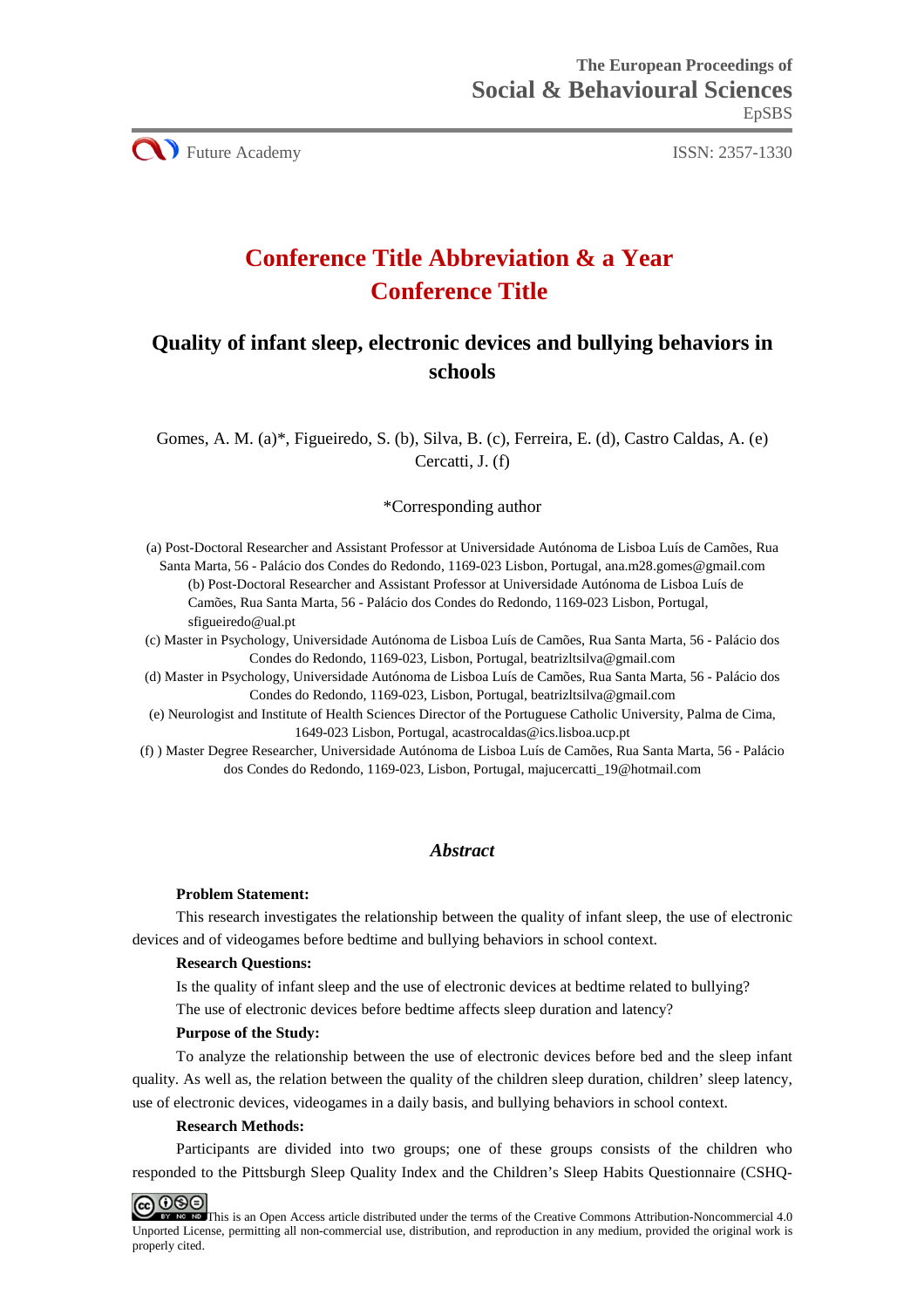PT), totalling 860. The other group had a sample of 51 children, the Sociodemographic Questionnaire and the Children's Sleep Habits Questionnaire (CSHQ-PT) were applied.

### **Findings:**

A statistically significant relationship was found between sleep quality and use of electronic devices before bed, with the exception of television. As a relationship between sleep quality and bullying behaviors, and also between using electronic gadgets before bedtime and bullying behaviors just for listening to music. Considering the sleep latency, a negative correlation was found with daily videogames use.

### **Conclusions:**

There seems to be a relationship between sleep quality and bullying behaviors in school, and between the use of electronic devices and sleep quality. Also listening to music at bedtime is positively related to bullying behaviors. On the other hand, the videogames daily use before bedtime affects in a significant manner the children' sleep latency (and the sleep REM)..

© 2018 Published by Future Academy www.FutureAcademy.org.UK

**Keywords:** children, bullying, sleep disturbance, sleep latency)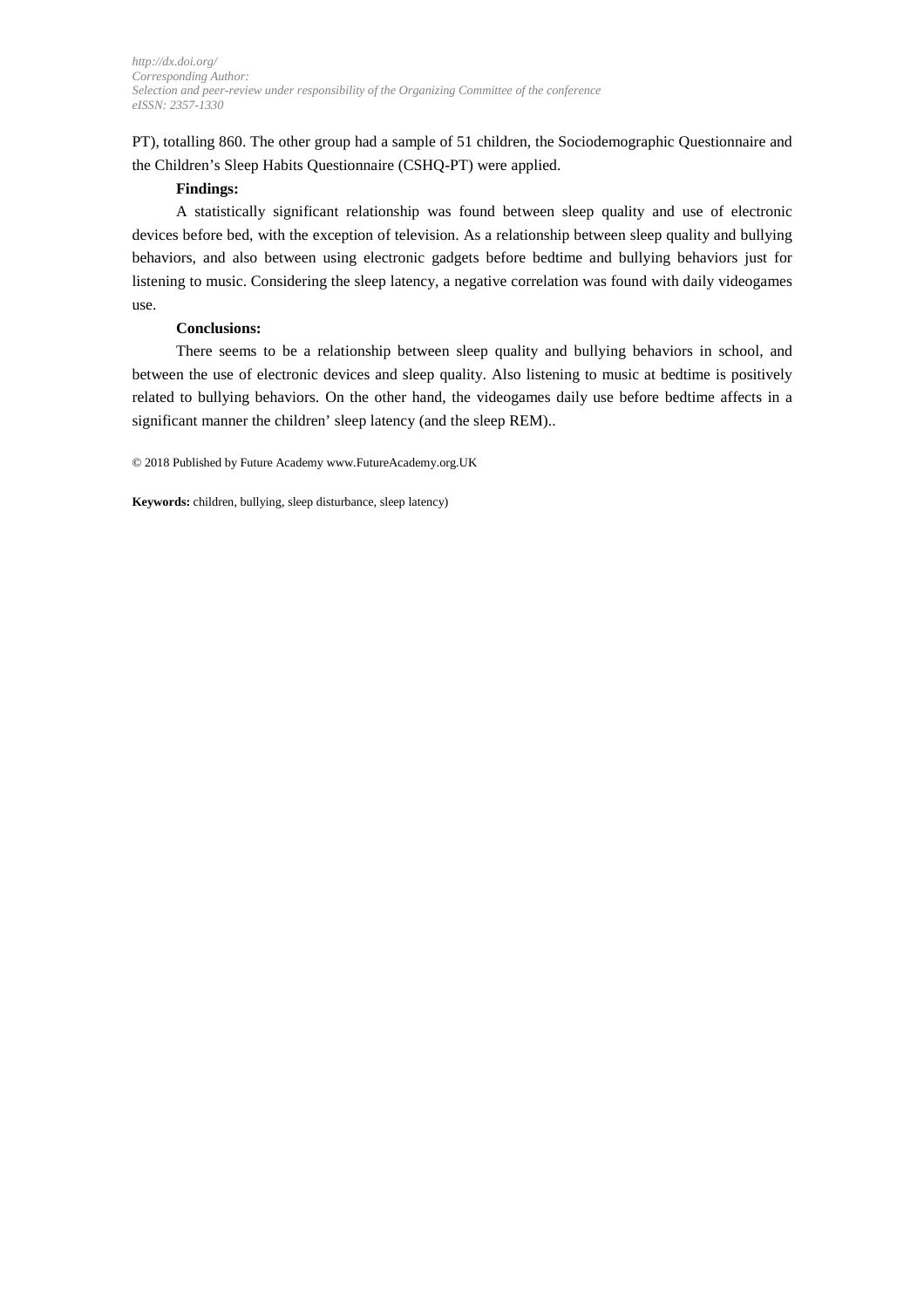# **1. Introduction**

Sleeping can be conceived as a physiological need of a neurobiological nature that begins to organize itself even in the intrauterine environment. All the physiological activity involved is complex and integrates certain brain regions, suffering from alternation between wake and rest cycles. These cycles occur successively throughout the night and promote the organization of a dynamic that balances the hormonal, psychological and neurological dimensions (Valle, Valle & Reimão, 2009). The sleep cycles arise alternately, repetitively and are reversible (Cías, Zuaznábar, & López, 2006).

Sleep is organized in stages of sleep and wake, here is an oscillation between moments of rest, where there are no responses to the stimuli dominating the stillness. The other moment refers to the wakefulness where there is reactivity to the stimuli. They are complex neurobiological processes that promote the regular alternation of sleep cycles. There is a whole set of multifactorial dimensions that structure the dynamics of the circadian sleep processes and homeostatic processes (Bertolazi, 2008; Parchão, 2011).

We find four stages that structure sleep, these refer to the different stages of sleep, 1, 2, 3 and 4. These phases occur during REM (Rapid Eye Movement) and NREM (Non Rapid Eye Movement) sleep (Ribeiro & Ito, 2010). Sleeping night is only refreshing when several passages occur in each of these phases. Therefore, each phase presents cycles that can be completed between 70 and 120 minutes (Fernandes, 2006).

Good sleep hygiene in childhood is key to promoting adequate, restful sleep. It is an essential factor for children to have a balanced development (Bruni & Novelli, 2010). The role of sleep in the development of the human being is undisputed, having adequate sleep hygiene assumes as a relevant promoter for a healthy physical, mental and social well-being of children and adults. Sleep is a multidimensional construct and a component that interferes with the individual's total activity during the 24 hours (Matricciani, Yu Sun, Lallukka, Kronholm, Wake, Paquet, Dumuid, & Olds, 2018).

Sleep quality interferes with learning skills, memory capacity, concentration, attention and interferes with emotional and behavioral regulation (Bruni & Novelli, 2015). Therefore, sleep quality can influence the way children organize their emotions and their behaviors to the next day.

Sleep hygiene integrates the whole set of habits acquired before bedtime and allows the organization of sleep at the level of quality and quantity (Dewald, Meijer, Oort, Kerkhof, & Bögels, 2010; Zimmerman, 2008). However the needs of the human being on the level of quality and quantity depend on his age. It is noteworthy that several investigations assume that in general individuals tend to sleep less than a few decades ago. Also, children are sleeping less than they slept a few years ago (Matricciani et al., 2011). Authors acknowledge that possibly 30% of school-aged children present poor sleep and that 40% of children may experience sleep problems at any time of their life (Owens, 2007).

Sleep problems can be transient and disappear without requiring specific intervention, as they can remain for some time and compromise dimensions important for children's development, such as emotional, behavioral, learning, memory, physical health regulation and mental health of the child. Some of these problems may be the so common difficulty in falling asleep, sleep apnea, waking up often, agitation, feeling too tired and drowsiness in the vigil period (Paavonen, 2014; Santos et al., 2015).

#### **1.1. Sleep and Bullying Behaviors**

Bullying can be defined as an aggressive behavior repeated with the intention of harming or disturbing someone. The bullying behavior can be physical (hitting, pushing or kicking), verbal (calling names, provoking, threatening and spreading rumors), or exclude socially. The most common type of violence in school settings is school bullying. This type of behavior can have serious consequences for the mental health of both the victim and the aggressor. Given the prevalence of bullying in our school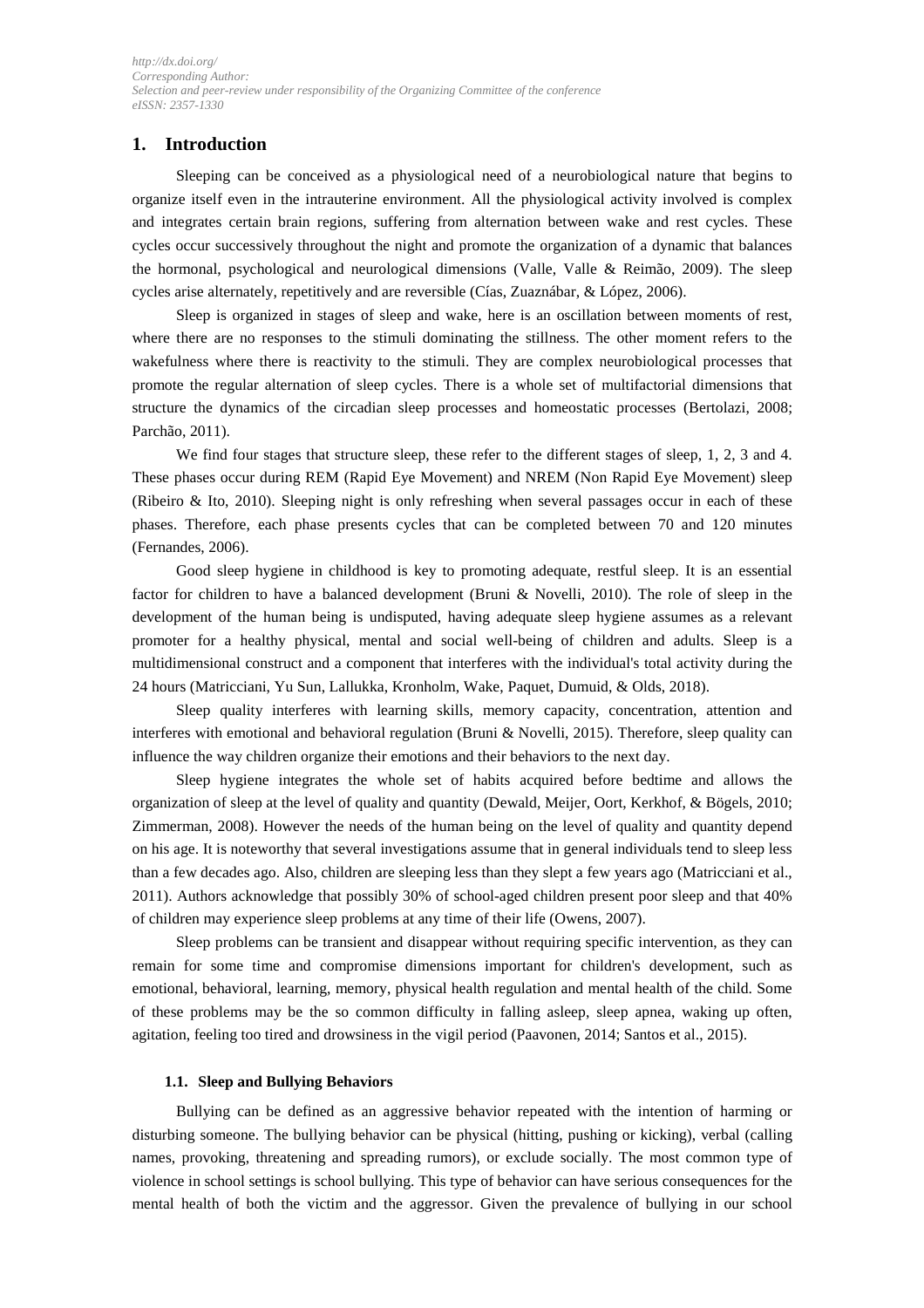universe, it is important to reflect on the variables that may influence or facilitate the occurrence of aggressive behaviors in children of school age.

Sleep interferes with children's behavioral and emotional regulation (Gregory & Sadeh, 2012; Kamphuis et al., 2012; O'Brien et al., 2011; Vriend et al., 2013). Poor sleep hygiene, with uncertain sleep schedules, sleep deprivation and sleep disturbances are associated with a greater tendency to present behavioral problems, lack of attention, increased propensity for aggression and hyperactivity (Afano et al., 2009; Dahl, 2006, Haynes et al., 2006, Kamphuis et al., 2012, Muñoz-Quintero & Bianchi, 2017, Peach & Gaultney, 2013).

Sleep problems are associated with behavioral changes in children, also related to lower academic performance (Muñoz-Quintero & Bianchi, 2017). There is a decrease in performance in different tasks that appeal to neuropsychological dimensions, such as attention and executive function (Sadeh, Grubere & Raviv, 2003; Molfese et al., 2013).

The behavioral problems that may arise due to poor quality of infant sleep, both in children and adolescents, are associated with a higher prevalence of aggressive behaviors directed at other subjects (Muñoz-Quintero & Biachi, 2017; O'Brien, 2009). ). It is very pertinent to know the sleep habits in children and the quality of the same, and the impact that this can have on variables such as behavior. In this sense, several studies investigated the relationship between sleep and neurobehavioral functioning (Blunden & Chervin, 2008; Ravid, Afek, Suraiya, Shahar and Pillar, 2009).

It is undeniable that sleep problems have an impact on the functioning of the children during the waking hours, presenting more irritability, restlessness, depression symptoms, aggressive behavior and inattention (Muñoz-Quintero & Bianchi, 2017).

An obvious restriction in sleep hours is related to a greater tendency for impulsive and aggressive behavior in school-age children (Biggs, Vlahandonis, Anderson, Bourke, Nixon, Davey, & Horne, 2014). Thus, children with Sleep Respiratory Disorders show a greater tendency for behavioral problems compared to children who do not have such a disorder (Biggs, Vlahandonis, Anderson, Bourke, Nixon, Davey, & Horne, 2014).

Some studies have reported links between poor sleep quality and behaviors that manifest aggressiveness toward peers, some of them antisocial, hyperactivity and attention deficit (Beebe, 2011; Biggs et al., 2011). Children who present difficulties in the quality of sleep are more likely to present emotional changes and difficulties in managing emotions and consequently behaviors. Anxiety arises easily in children with sleep deprivation, who have more difficulty in functioning and emotional regulation (Vriend, Davidson, Corkum, Rusak, McLaughlin, & Chambers, 2012). On the other hand, these authors report that emotional difficulties decrease when poor quality of infant sleep is repaired (Vriend et al., 2012).

Much remains to be clarified at the level of the relationship between sleep quality and emotional and behavioral problems. We know that there may be a bidirectional relationship between these variables, as advocated by Wang, Vaillancourt, Brittain, McDougall, Krygsman, Smith, & Hymel, (2014). These authors report that children with symptoms of depression, anxiety, lack of attention, impulsivity and aggressive behavior show more difficulties in the sleep quality. However, it should be noted that children with sleep problems show greater evidence of attention problems, impulsivity and aggressive behaviors (Wang, et al., 2014). Therefore, Anderson & Platten (2011) report that a bad night is enough to promote a greater reactivity and impulsiveness to adverse stimuli. Thus, sleep deprived subjects show more difficulty in inhibiting an impulsive / aggressive response.

Mattos, Silvares, Ferreira, & Pires, (2014) found interesting associations between insomnia and externalizing problems. Children with sleep deprivation have more aggressive behavior, tendency to break rules or delinquent behavior. They also reveal some internalizing behaviors, characterized by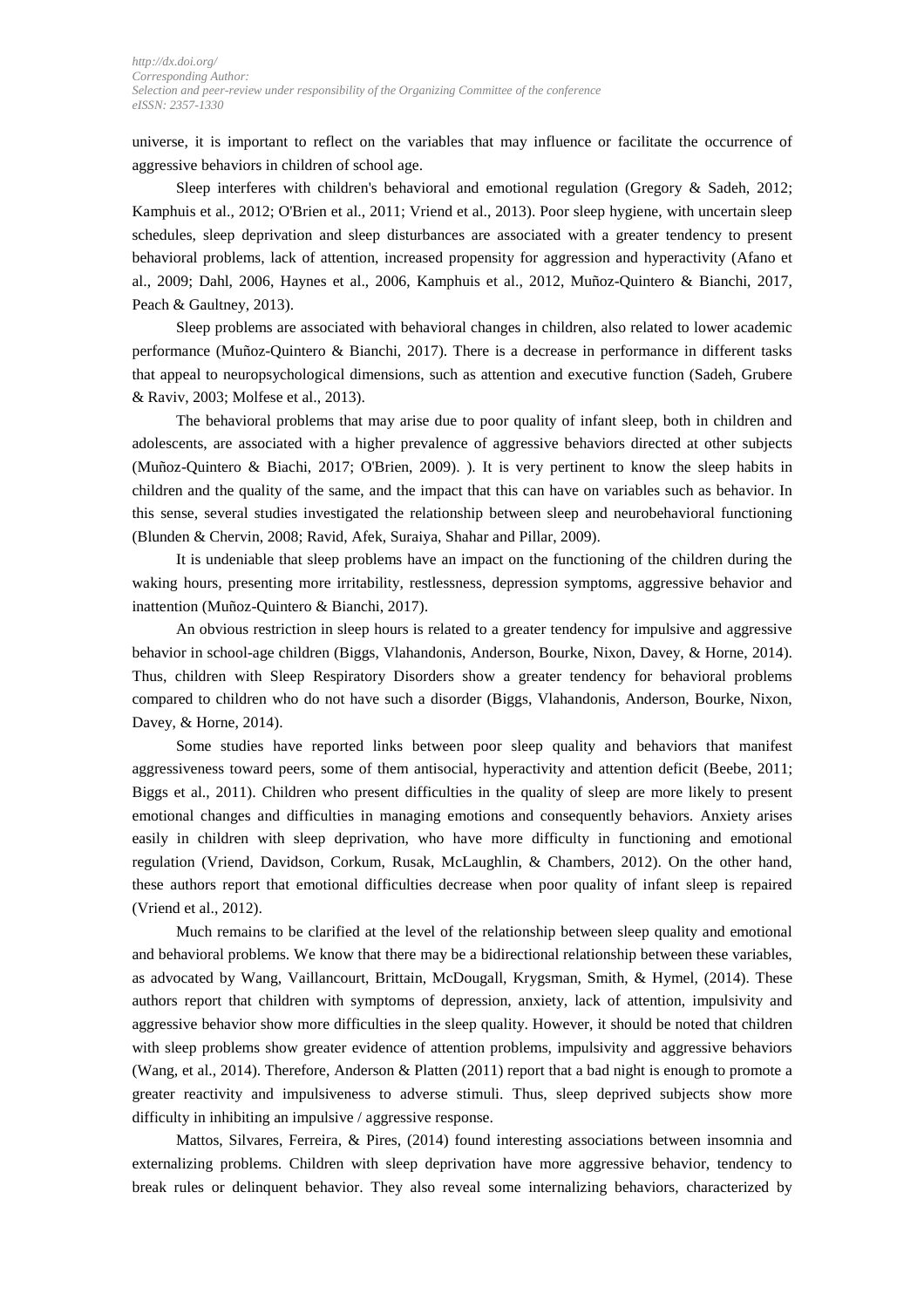anxiety, withdrawal, symptoms of depression and somatic complaints. Other behaviors have also occurred as a consequence of lack of sleep, such as attention problems, thinking problems and social problems.

According to the literature, there seems to be a relationship between poor sleep quality and selfregulation difficulties leading to emotional instability and easy reactivity to negative stimuli. In this way, these children present more difficulties in social interactions between peers, making it easier for bullying behaviors to occur in a school context. Children with sleep problems reveal difficulty in controlling impulsivity and aggressiveness in a school context. As such, bullies can not regulate emotions, exhibit easy irritability and difficulty in interpersonal contact (O'Brien, Lucas, Felt, Hoban, Ruzicka, Jordan, & Chervin, 2011). Respiratory sleep disorder is often associated with behavioral problems, because if the child does not get enough sleep due to this disorder, he or she may manifest behavioral and indiscipline problems in school, compared to other children (O'Brien, et al., 2011 ).

The quality of sleep influences the occurrence of aggressive behaviors, but the existence of bullying behaviors also interferes in the dynamics of sleep (Gomes, Ferreira, Silva, & Castro Caldas, 2017). As such, children involved in bullying experience poor sleep quality, reduced sleep duration, increased sleep latency, and a greater tendency for sleep disorders. Bullying victims tend to have a poorer sleep quality associated with depressive symptoms. On the other hand, bullies and victim-aggressors also show a greater tendency for poor sleep quality (Gomes, et al., 2017). Sleep quality may have a moderating effect on aggressiveness in aggressors. This suggests a greater vulnerability of the aggressors to the sleep deprivation, revealing a greater tendency towards the manifestation of an aggressive reactivity (Kubiszewski, Fontaine, Potard, & Gimenes, 2014). Aggressive children have less sleep time per night and bedtime during the week and at the weekend quite irregular (Kubiszewski et al., 2014).

Improper sleep disrupts neurocognitive functioning, is associated with an increase in negative emotions and influences the experience of emotions. Poor sleep quality is at the basis of an inability to experience and control emotions according to the context experienced (Palmer, & Alfano 2015).

Sleep allows the adequate regulation of emotions, through the selection of situations, situation modification, attention mobilization, cognitive alteration and response modulation. Therefore, it can influence the ability to identify an emotion as problematic, select an appropriately regulated emotional strategy, and implement that strategy. This allows us to understand how sleep disorders and poor quality of sleep can contribute to the development of self-regulation difficulties and consequently behavioral problems, characterized by impulsiveness and aggressiveness (Palmer & Alfano, 2017).

Van der Helm, Gujar, Matthew, & Walker, (2010) consider that sleep deprivation impairs recognition of human facial emotions. Such findings suggest that sleep deficit interferes with affective neural systems, making it difficult to identify emotions. This difficulty in recognizing emotions may be associated with reduced empathy in the interpersonal context, making it difficult for bullies to recognize suffering in the victim.

#### **1.2. Influence of Electronic Devices on Sleep and Bullying Behaviors**

We are currently living in a highly sophisticated world from the point of view of the massive use of technology. Children are born soon to relate to the electronic devices that the parents use more daily and are increasingly fascinated by them. Parents show their children how these gadgets are interesting and crucial to their daily lives, and once they are able to manipulate an object, they are the most desired objects. Soon, television, computers, smartphones, tablets are very present in children lives today. Its prevalence and use is constantly increasing, with important consequences for child development (Goh, Bay, & Chen., 2015).

The school-age population is exposed daily to a variety of stimuli that delay adequate sleep time, which is often replaced by pre-bedtime activities such as watching television, being on the internet,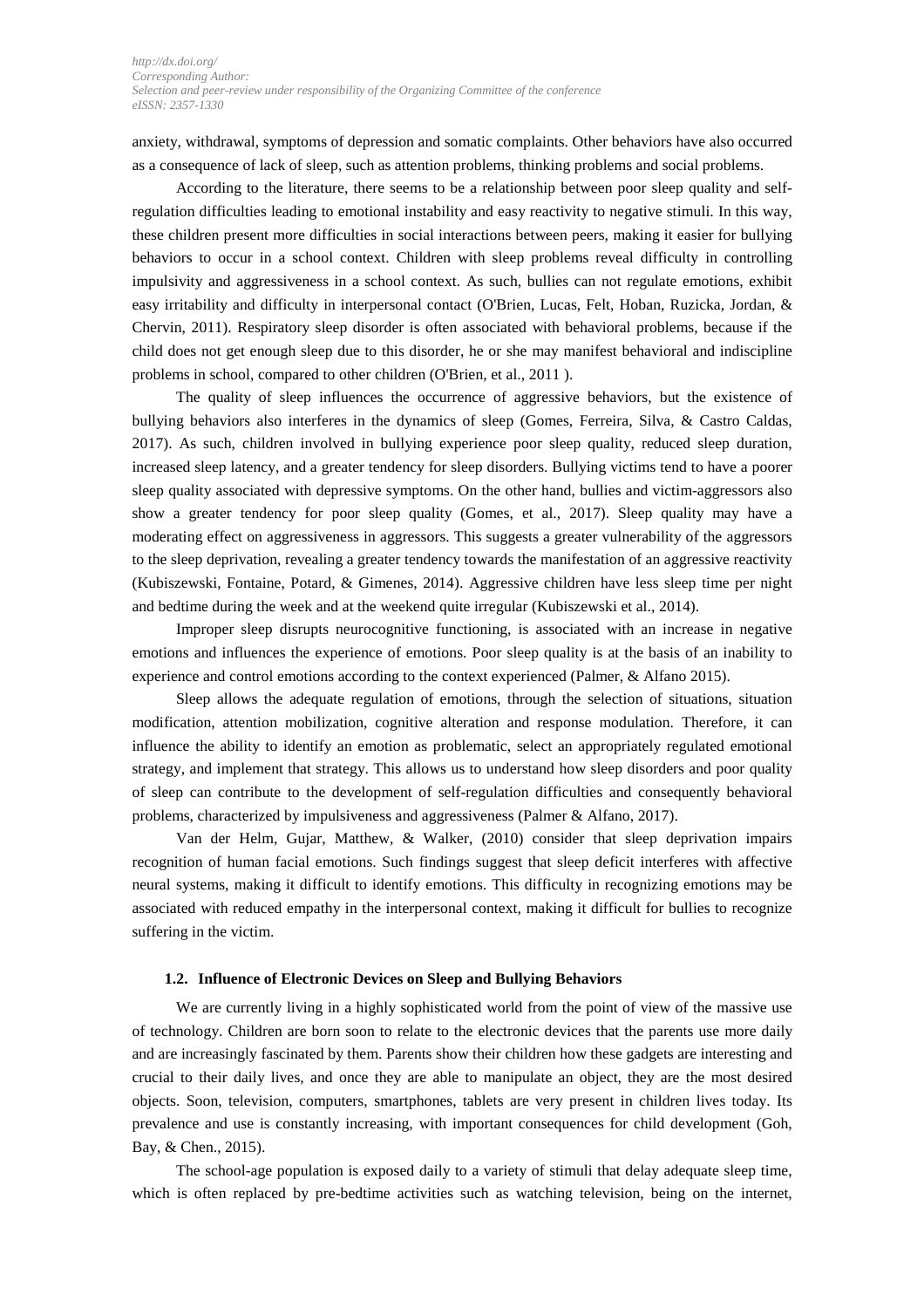playing video games. On the other hand, parents due to the daily overhead of working hours let their children stay up late. The simple fact that there are in children's bedrooms electronic devices, such as video game consoles or television, can encourage an increase in activity before bedtime, which negatively influences sleep-wake patterns (Oka, Susuki and Inoue, 2008).The existence of televisions or electronic devices in the children and young people bedrooms negatively influences sleep hygiene. For its existence in a rest setting makes it easier to use and as such can easily delay bedtime (Falbe, Davison, Franckle, & Ganter, 2018). Excessive use of electronic devices is associated with an increase in the body weight of children and young people, associated with a very high sedentary lifestyle (Zaman, & Mifsud, 2017).

Smaller devices, such as smartphones and tablets with Internet access, are particularly worrisome, since by their size, anywhere (even in bed) they facilitate access to all kinds of content, whether emails, texts, games, movies or music, at any time of day or night. These tiny devices are used very close to the eyes which by the intensity of the light of the screens slows the release of the sleep hormone, melatonin. Therefore, the sounds that can emerge from these devices intermittently when receiving messages also help to delay bedtime or wake up. Children who regularly use smaller devices have a higher sleep deficit than those who use TV more often (Falbe, Davison, Franckle, & Ganter, 2018).

As the age advances between children and young people, the use of these devices increases. They often use them as a sleeping ritual and easily wake up to the sound of receiving messages (Lauricella, Wartella, & Rideout, 2015). However, the same authors assume that most children spend more time than recommended by the American Academy of Pediatrics, with electronic devices and screens. The use of television, computers, smartphones and tablets by children is strongly associated with the time of use of the same devices by the parents. This results in an important influence of parents' use of the devices on their children (Lauricella et al., 2015).

The easy access to the use of the devices in the home produces changes in the interactions, in the past a television by family was used, fixed in a place of the house and with a limited use of time and content. Today's families have access to several devices, per each member of the family, which allows for an individualized mobile use. This leads us to a set of vast possibilities related to the use of these devices, such as the amount of time spent, the quality of their content, and the way in which each family promotes rules of use in their family context (Zaman, & Mifsud , 2017). The truth is that we still know very little about the consequences of the massive use of modern technology in terms of cognitive and psychosocial functioning in adults. As well as, the impact that the entire digital environment that surrounds us may have on child development (Kostyrka-Allchorne, Nicholas & Cooper, 2017).

Arora, Brogliac, Thomas, & Taheri, (2014) consider that frequent use of all types of technology is associated with poor sleep quality on weekdays. Whoever hears music often before going to bed or plays video games significantly prolongs the onset of sleep. On the other hand, the authors verified in their study a relation between difficulty in falling asleep and the frequent use of smarthphones, videogames and social networks, however it seems that for music listeners the effect is greater. These authors admit that the frequent use of technology before bedtime and during working days is associated with disturbing effects on different sleep parameters.

Some studies point out that it is at an earlier age, that children are physically related to small touchscreen devices, which allow access to different contents with a simple touch of a finger. They often come in with more than one device and start multitasking. Although we do not know the adverse effects of using multiple devices (TV, smartphone, tablet) on children, we know that the time spent using them is excessive.

The American Psychological Association (2015) assumes that children should not exceed 2 hours a day of contact with electronic devices, however it warns that they spend about 5 hours a day using them. Traditional television continues to be children's favorite gadget (Kostyrka-Allchorne, et al., 2017). However, increasingly small touchscreen devices are sought after by children assuming great popularity.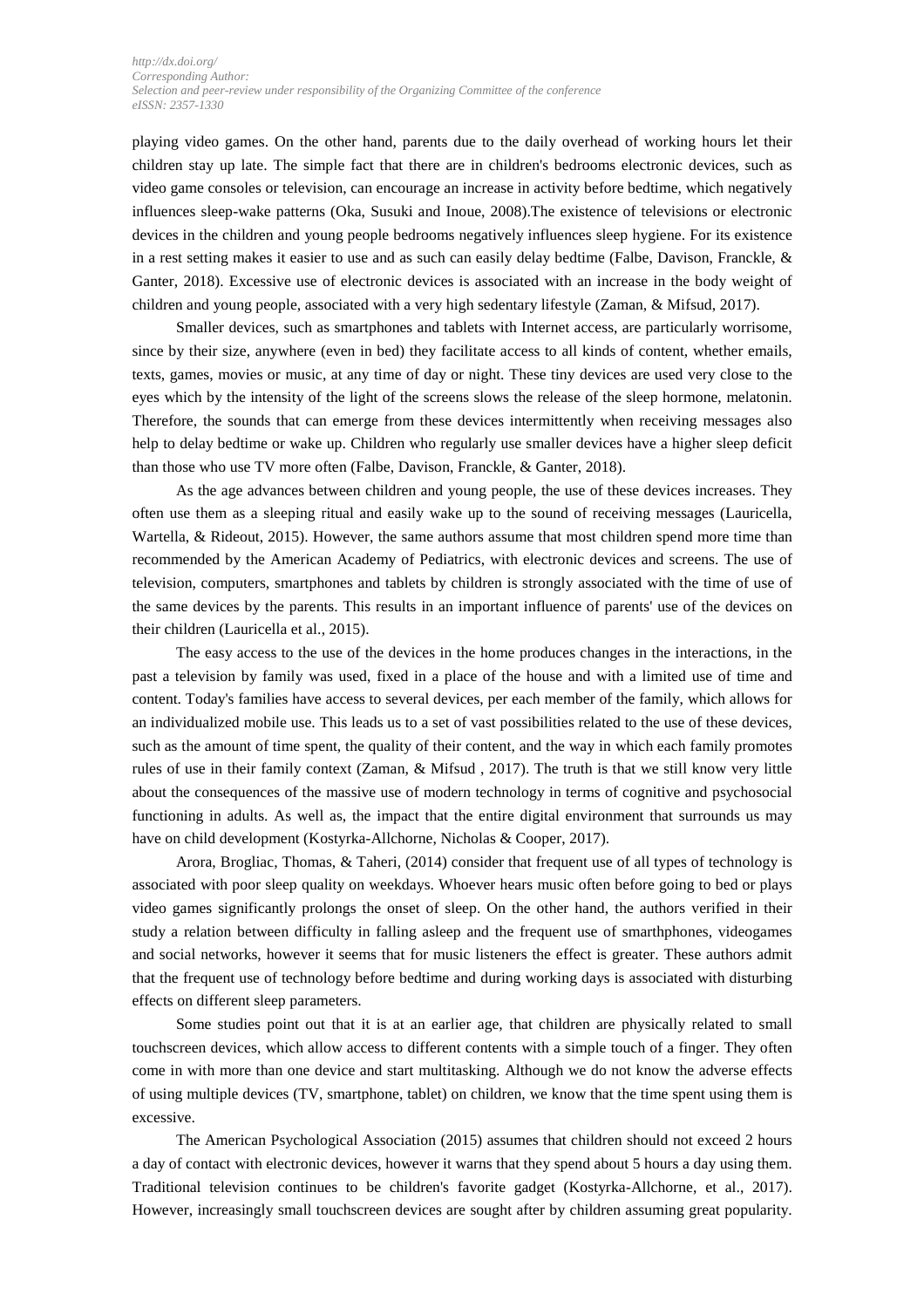This equipment of its size are of easy transport and use in diverse contexts of the day to day. The simultaneous use of different equipment and its increasingly early use by children creates new challenges for understanding the consequences of this phenomenon and for creating methods of supervision by parents.

Some authors have tried to relate the use of electronic devices with emotional and behavioral dimensions. Mundy, Canterford, Olds, Allen, & Patton, (2016) have confirmed that excessive use of electronic devices can lead to emotional and behavioral changes and may facilitate some aggressive behavior. On the other hand, boys play more video games and have more possibilities for conduct problems. Television viewing is also associated in boys with the highest indicators of hyperactivity / inattention. Girls did not show a relationship between these variables (Mundy, Canterford, Olds, Allen, & Patton, 2016).

It is common for cyberbullying to present a relationship with school bullying, the latter being the first step towards cyberbulling. We know that cyberbullying practitioners are often victim-aggressors and users of electronic devices who see this as a way to maintain aggression even after they return home (Cross, Lester, & Barnes, 2015). On the other hand,

The time that children spend using electronic devices varies greatly. The way they use them, whether in an individual or social context is also a factor to be taken into account. However, the frequent use of these devices in an individual setting may accentuate psychosocial difficulties in children (Hinkley, Timperio, Salmon, & Hesketh, 2017). Such as accentuating difficulties in social-emotional development, at the level of peer interaction or in interpersonal skills.

The easy access of children and young people to new technology, while bringing benefits, is also associated with potential risks. Because they easily become victims of assaults carried out by colleagues through the electronic devices themselves. Therefore, electronic aggression is a problem to be taken into account and involves public health (Ferguson, C. & Olson, C. 2014)

The children exposure to violent video games raises the question whether this negatively influences the quality of interpersonal relationships with aggressive behaviors. Fergunson et al. (2014) explored this issue and found no evidence of bulliyng behavior in children and young people playing violent video games. Other authors like Milani, Camisasca. & Caravita, (2015) developed a study with children and youth, and found that those who preferred violent games had higher indicators of outsourcing and aggression. These data confirm the relationship between violent video games and problems of aggressive behavior in childhood and early adolescence.

It seems not to be consensual among the different authors the influence that the use of electronic devices may have on child behavior. However, it is noteworthy that some literature points to difficulties of an interpersonal nature, of self-regulation of emotions in children and young people who assume a great use of electronic devices.

### **1.3. Sleep Quality and the Videogames Use by School-Aged Children**

Concerning the videogames use and its frequency during childhood (Parent et al., 2016), recent research had examined the influence of general technology use for the sleep quality and for the sleep habits of children and adolescents (Beyens & Nathanson, 2018; Cain & Gradisar, 2010; Calamaro, Mason, & Ratcliff, 2009; Genuneit et al., 2018; Kevitiyagala et al., 2011; Moorman & Harrison, 2018). Hysing et al. (2015) developed a correlational study with 9.846 students to assess their sleep quality considering a daily basis use of electronic devices before bedtime.

The type of devices and the frequency of their use before sleep time were the main variables achieved with significant impact for the sleep quality. This impact was already verified in more recent studies (Beyens & Nathanson, 2018; Cespedes et al., 2014; LeBourgeois et al., 2017; Moorman & Harrison, 2018), especially for the sleep duration time (Hysing et al., 2015). Other studies were developed to assess the sleep quality of school children regarding their habits with electronic devices before bedtime and by using the actigraphs for temperature measurement during sleep period (Paquin et al., 2014).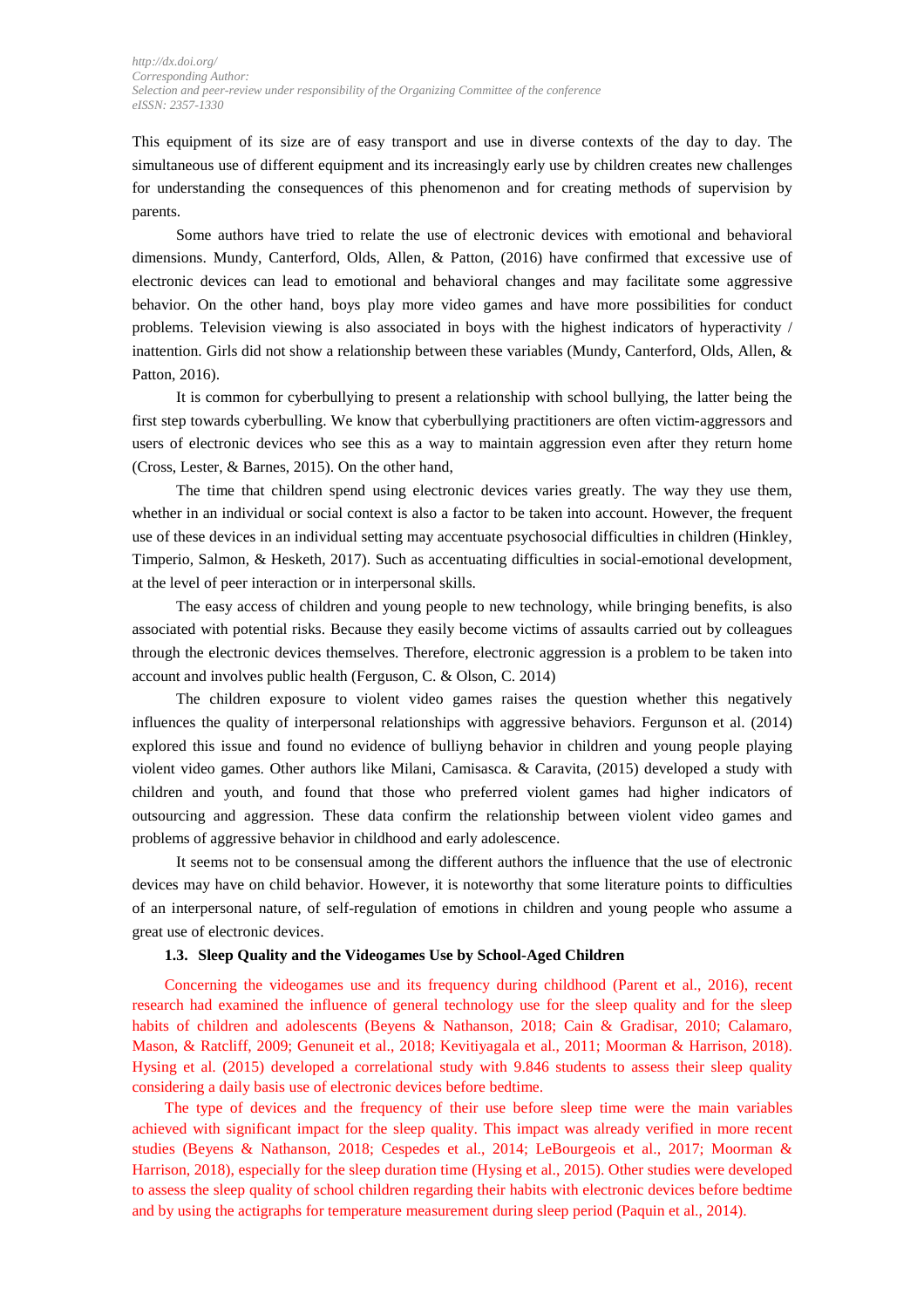On the other hand, attending to the gap in the national literature for the examination of the videogames (and other devices) effect in the sleep quality of school-aged children, with expected influence for the academic achievement, the main goal of the present study was to test the correlation between high frequency use of videogames devices near the bedtime schedules of young children and their sleep quality. The research' milestone implied also the educational interest for the intervention in the home schedules for tasks, videogames and sleep of school-aged children.

# **2. Problem Statement**

This research investigates the relationship between the infant sleep quality, the use of electronic devices and of videogames before bedtime and bullying behaviours in school context.

 Children who have inadequate sleep have self-regulating difficulty, and then react more aggressively to their peers at school. The question arises: does the use of electronic devices before bedtime interfere in the children sleep quality causing them to manifest bullying behaviors in a school context?

# **3. Research Questions**

This study aims to verify the relationship between the use of electronic devices before bedtime, sleep quality and the behaviours of bullying presented in school-aged children in schools.

- Is the quality of children sleep and the use of electronic devices at bedtime related to bullying?
- Whether the use of electronic devices before bedtime affects sleep quality, duration and latency?

# **4. Purpose of the Study**

This study has the following objectives:

- Check the sleep quality of the children in the sample:
- Check if there is a relationship between the use of electronic devices before bed and the children sleep quality;
- Find out if there is a significant relationship between sleep quality and bullying behaviors at school;
- To verify the relationship between the use of electronic devices, sleep quality and bullying behaviors in school-aged children;
- To examine the relationship between the daily use of electronic devices before bedtime and the sleep infant quality, specifically how affects the sleep duration and the children' sleep latency.

# **5. Research Methods**

To attend both goals, two different studies were established in Portuguese schools with two samples of school-aged children. Quantitative methods were adopted to examine the collected data. We will address both studies and respective results as Study 1 and Study 2 along with the sections below.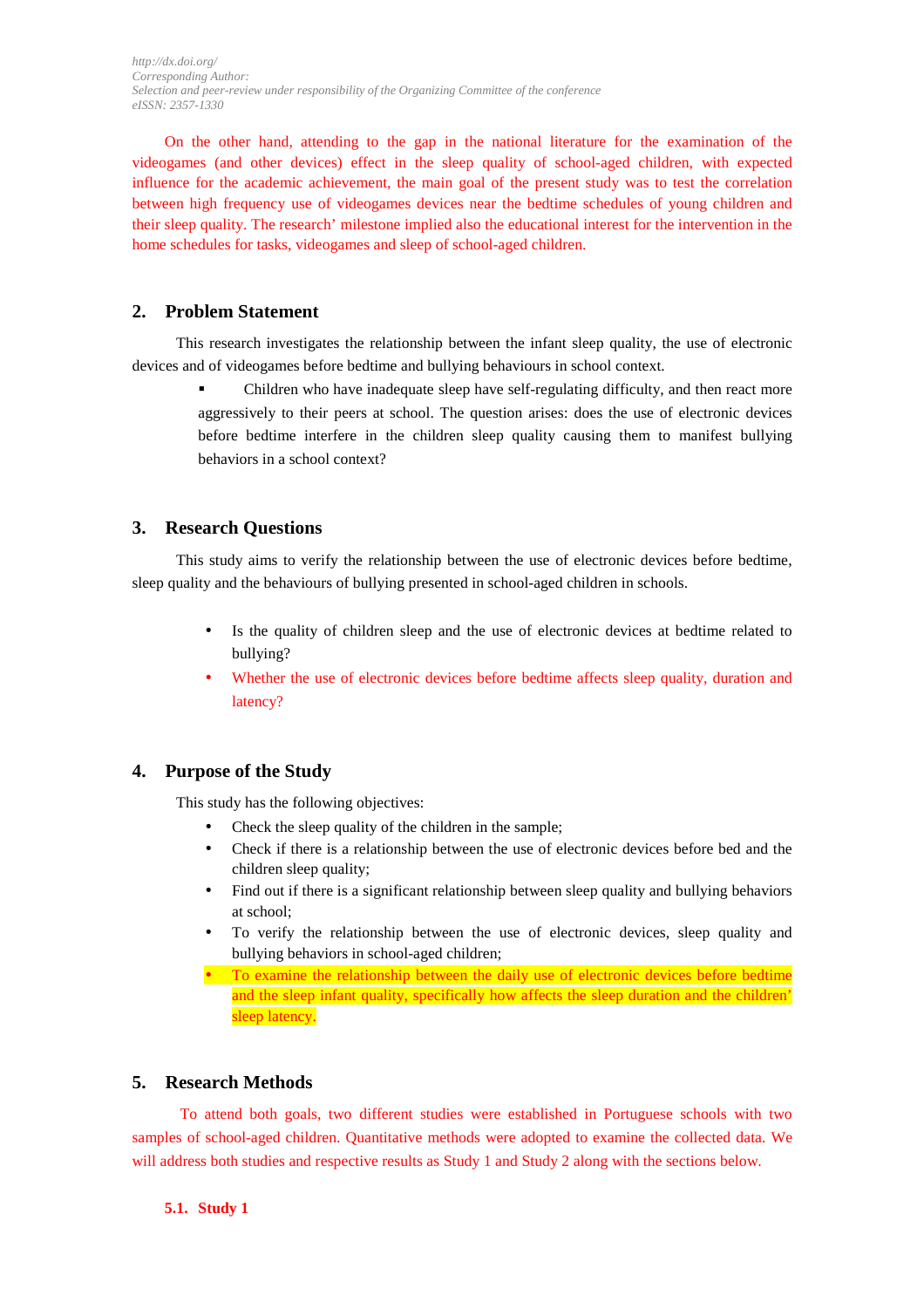### **Participants**

In the first group the children who participated in this study, present ages between 6 and 12 years of age ( $M = 8.5$ ,  $SD = 1.2$ ), all of them attend primary school and total 860. These are divided into 425 of the male gender (49.4%) and 435 of the female gender (50.6%). All of them had to defined inclusion criteria and all parents had to authorize their participation.

The second group consists of 51 children aged 7 to 11 years.

|                 | N        | %    |
|-----------------|----------|------|
| Nero            |          |      |
| Feminino        | 435      | 50,6 |
| Masculino       | 425      | 49,4 |
| I dade(M;DP)    | 8.5(1.2) |      |
| Ano frequentado |          |      |
| $1^\circ$ ano   | 189      | 22,0 |
| $2^{\circ}$ ano | 200      | 23,3 |
| $3^\circ$ ano   | 222      | 25,8 |
| $4^\circ$ ano   | 249      | 29,0 |

## Table 01. Characterization of the sample: gender and year of schooling

#### **5.2. Instrument and Procedures**

The instruments used are suitable for measuring the variables under study. The children completed a set of three questionnaires: a sociodemographic questionnaire, the Pittsburgh Sleep Quality Index, and the Bullying Questionnaire - aggressiveness among children in the school setting. Finally, parents completed the Children's Sleep Habits Questionnaire.

#### **5.2.1 Sociodemographic questionnaire**

This questionnaire was prepared for the present investigation and can be divided into two parts. The first part contains questions about the sociodemographic characteristics of the child and parents. The second part contains questions about the child's sleeping habits and the use of electronic devices before bed and their presence in the bedroom.

# **5.2.2. Children's Sleep Habits Questionnaire (CSHQ-PT) (Owens, 2000, Portuguese version adapted by Silva, Silva, Braga, & Neto, 2014)**

This questionnaire consists of 45 items addressed to parents. It analyzes sleep quality of children 2 and 10 years of age. It includes questions about sleep habits and common symptoms of sleep disorders in school-age children such as: bed rest, sleep onset, sleep duration, sleep anxiety, nocturnal awakenings, sleep-disordered breathing, and daytime drowsiness.

Parents respond according to sleep behaviors that have recently occurred in an ordinary, everyday, family day. The items are evaluated on a 3-point Likert scale, with  $1 =$  "usual" (5 to 7 times a week),  $2 =$ "sometimes" (2 to 4 times a week) and  $3 =$  "rarely" time or never). It presents good internal consistency with a Cronbach alpha of .78 for the full scale of 33 items and ranges from .44 to .74 on the subscales. The test-retest reliability for the subscales (Pearson correlations,  $n = 58$ ) ranged from .59 and .85. Children's Sleep Habits Questionnaire (CSHQ) (Silva, Silva, Braga, & Neto, 2014).) It is a retrospective questionnaire, composed of 45 items addressed to parents, which aim to analyze the sleep behavior of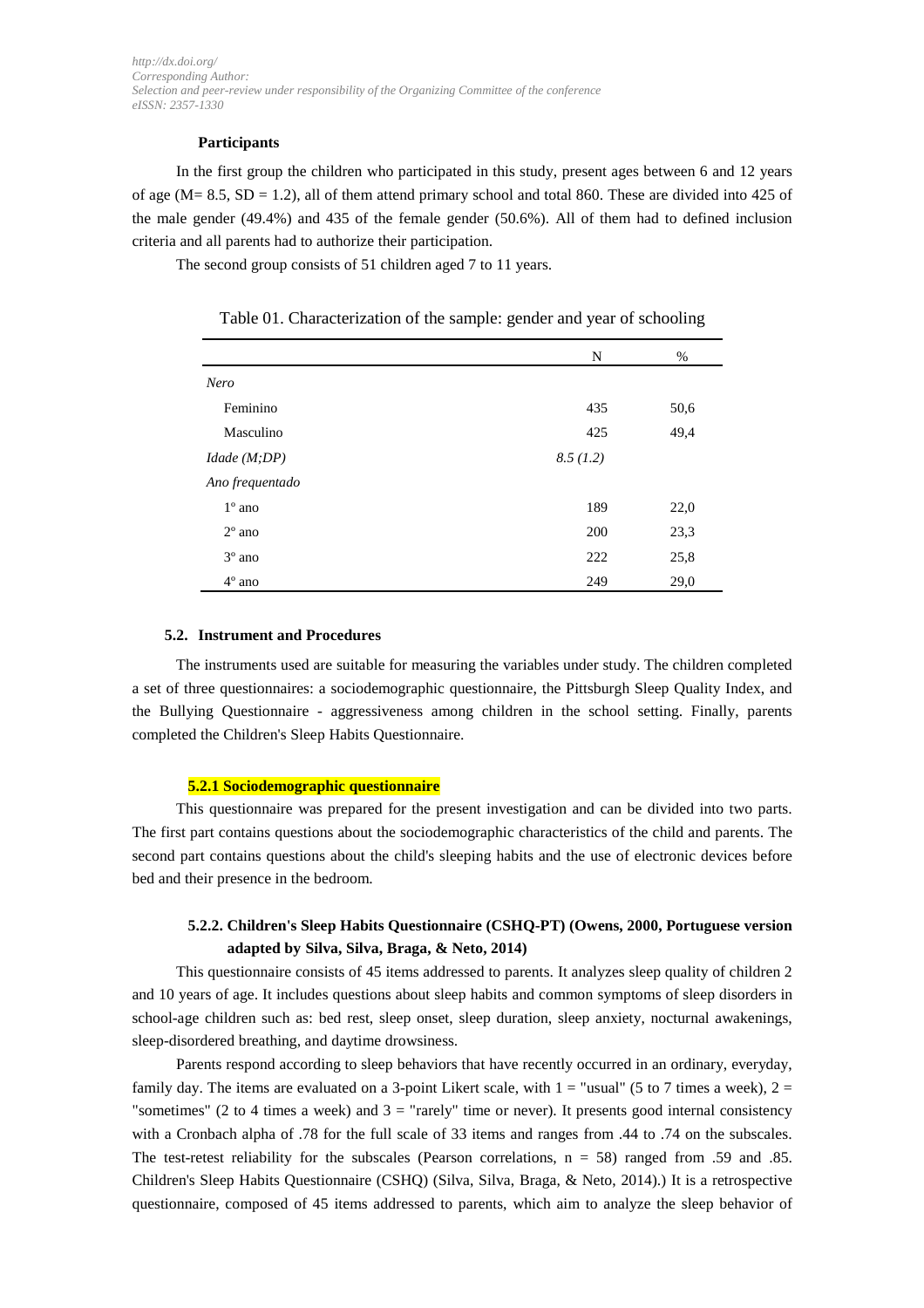children between two and 10 years of age. It includes questions about common symptoms of sleep disorders in school-age children such as bed rest, sleep onset, sleep duration, sleep anxiety, nocturnal awakenings, sleep-disordered breathing, parasomnias, and daytime sleepiness. Parents are asked to remember sleep behaviors that occur during a recent "typical" week. The items are evaluated on a 3 point Likert scale, with  $1 =$  "usual" (5 to 7 times a week),  $2 =$  "sometimes" (2 to 4 times a week) and  $3 =$ "rarely" time or never). It presents good internal consistency with a Cronbach alpha of .78 for the full scale of 33 items and ranges from .44 to .74 on the subscales. The test-retest reliability for the subscales (Pearson correlations,  $n = 58$ ) ranged from .59 and .85. This questionnaire showed psychometric properties similar to the versions of other countries and suitable for the evaluation of sleep disorders in children (Silva, Silva, Braga, & Neto, 2014).

# **5.2.3. Índice de Qualidade de Sono de Pittsburgh (PSQI) (Buysse et al., 1989; portuguese version adapted by Ramalho (2007, cit. In Seixas, 2009).**

Pittsburgh Sleep Quality Index (PSQI) constructed by Buysse, Reynolds, Monk, Berman, & Kupfer, (1989). It was used the Portuguese version adapted by Ramalho, 2007 (2007, cit. In Seixas, 2009). The IQSP is considered a very effective instrument and can be applied in children from the age of 6 years. It is aimed at measuring the quality and patterns of sleep in the month prior to its application. Seven parameters can be analyzed: subjective sleep quality, sleep latency, sleep duration, habitual sleep efficiency, sleep disturbances, use of sleeping medication and dysfunction related to daytime sleepiness. It consists of a total of 19 items of self-response, of which 15 items are multiple choice and related to the frequency of sleep disturbances and subjective sleep quality and the remaining 4 items are written response and refer to bedtime and to wake up and to the latency and sleep duration . All items are rated on a scale of 0 to 3, with  $0 =$  "no time",  $1 =$  "less than once a week",  $2 =$  "once or twice a week" and  $3 =$ "three times a week or more ", making a total of 21 points. A score equal to or greater than 5 indicates poor sleep. Buysse et al. (1989) obtained a .83 Cronbach's alpha, revealing a very good internal consistency with great reliability. When the instrument was adapted to the Portuguese population obtained a Cronbach alpha of .66, revealing an internal consistency somewhat lower than that of the original scale.

# **5.2.3. Bullying Questionnaire - aggressiveness among children in the school space (Olweus, 1989, Portuguese version adapted by Pereira & Tomás, 1994 and reviewed by Pereira & Melim, 2010)**

This Bullying questionnaire is divided into 4 areas, the first integrates the sociometric data. The secondrefers to victimization behaviors, frequency, how they happened and where they occurred, characterizes aggression with regard to the number, gender and age of the aggressors, the gang of aggressors, if teachers and school staff often intervene in these situations, if the victims complained, if a colleague tried to defend them during the aggression and finally what his attitude when observing a colleague to be a victim of bullying. The third part of the questionnaire explores behavior of aggression carried out by the respondent, the frequency with which they occur, motivation for aggression, and the existence of behaviors in a group of bullying. The questionnaire ends by asking the student if he or she would help assaulting a classmate for not liking him (Melim, 2011). As for the reliability of the instrument, a high average correlation coefficient was obtained in the various issues of the instrument. Cronbach's alpha coefficient that measures the overall internal consistency of the items in the questionnaire was 0.78 (Moreira, 2007).

To operationalize the dimensions associated with bullying and to understand the data statistically, it is important to clarify and differentiate the concepts of:

- Students who are victims of bullying - are those who have assumed that they have been bullied during the defined period;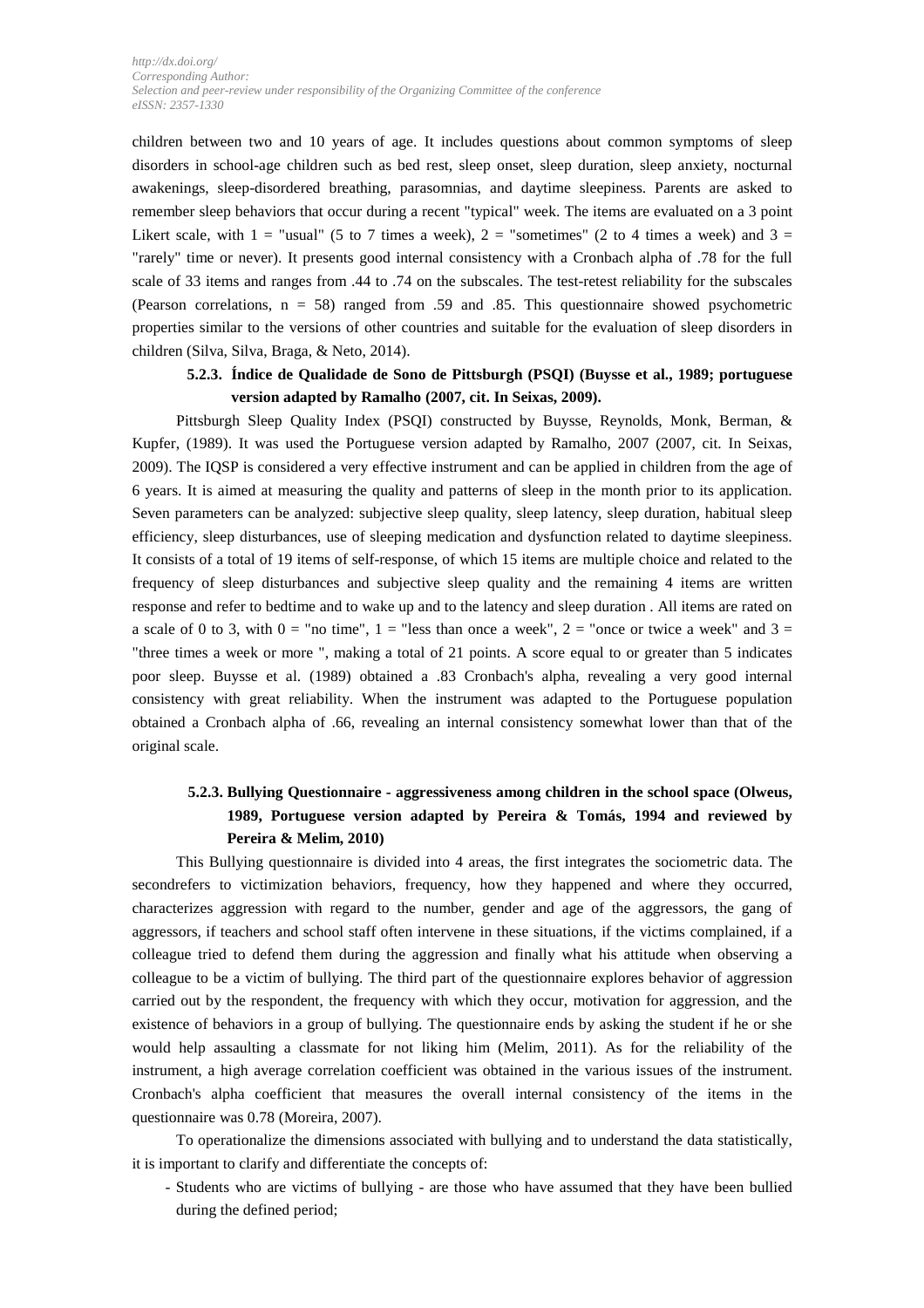- Students not involved in bullying are those who assumed they were never beaten or assaulted during the defined period;
- Students bullying aggressors are those who admitted to having promoted aggressions during the defined period;
- Student victims-aggressors are those who admitted having been victims of bullying and have promoted aggressions during the defined period.

#### **5.3. Procedures**

All school principals were contacted and meetings were held with them to explain the research objectives and procedures of the school. All the children took letters addressed to their parents, with a brief explanation about the purpose of the study and request of consent for the children's participation in the study. Only data were collected with children who were authorized by their parents. The questionnaire (CSHQ-PT) was completed by parents at home within one week. These questionnaires were later delivered to the school secretaries and collected by the researchers. All the children answered the questionnaires in the schools, the youngest ones were helped individually in filling out the questionnaires, while the older ones filled them in small groups or together with the whole class. All questionnaires were answered only once.

#### **5.4. Study 2: Preliminary Results**

N= 51 subjects aged between 7 and 10 years old ( $M = 8.6$ ; SD = 1.0), 28 females (n = 54.9%), 23 males  $(n = 45.1\%)$ , from the 1st Cycle of the Basic Education System (Portuguese public schools from the Cascais area, Lisbon district). 75% had brothers and 47% were from families living together in the same home setting (father, mother and brothers). Mothers presented a mean age of 38.8 years old (SD  $=$ 4.2) and 40.8 yr old  $(SD = 4.9)$  for fathers.

Instruments: Sociodemographic Questionnaire (1) and Portuguese version of the Children´s Sleep Habits Questionnaire (2) (CSHQ, Owens, Spirito, & McGuinn, 2000) of Silva, Silva, Braga et al. (2014). The CSHQ is a parent self-report questionnaire (Likert scale) regarding the sleep routines and disturbances of children (4-10 yr old) in the week before or a recent week as convenient to characterize the sleep quality of the infant. From the original 45 items, the Portuguese authors considered 33 organized in 8 different subscales: bedtime resistance, sleep onset delay, sleep duration, sleep anxiety, nocturnal awakeness, parasomnia, sleep respiratory disorders and diurnal somnolence (Silva et al., 2014).

The original CSHQ presented appropriate reliability to assess sleep habits of school-aged children (Cronbach alpha .68 for non-clinical sample  $(N = 469)$  and Cronbach alpha .78 for clinical sample  $(N = 469)$ 154); test-retest with values between .62 and .79, Owens et al., 2000), The same reliability results were achieved (.78) for the Portuguese version of Silva et al. (2014). In the present study, the internal consistency was .71, considered as appropriate for our research development.

The statistical analysis was performed by using absolute and relative frequency descriptive tests (%) as well as the inferential statistics. The SPSS version 25 was used.

### **6. Findings**

From the analysis of sleep habits of this sample, the children go to bed at 9:28 p.m., (average value) ranging from 8:00 p.m. to 11:30 p.m. Most of them fall asleep (52.4%) enjoy sleeping (83%) and almost all are controlled by their parents when it comes to bedtime (96.3%). Before sleeping, most people watch television (81.7%), play games (65.2%) and do not talk to the cell phone (87.3%) or listen to music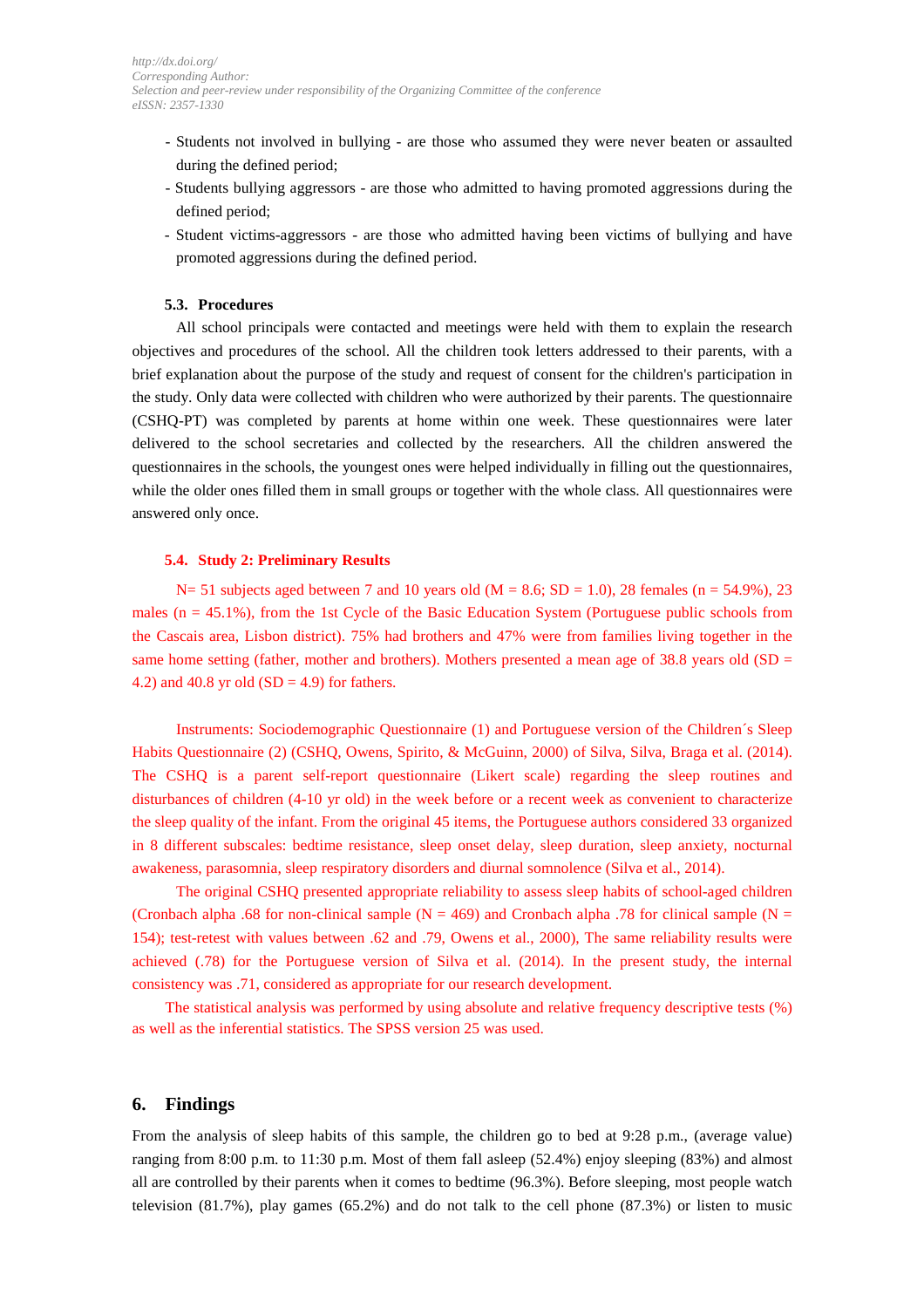(82.7%). Most of the devices used are Tablets (40.2%) and Playstation (20.3%). Most people who play games, before sleeping, do it in the living room (70.8%) or in the bedroom (42.6%).

#### **6.1. Part I – Results**

### **Bullying occurrence**

Children who claim to have been victims of bullying already account for almost 70% of the total. Of the total, 61.2% said they had also practiced at least one aggression. Those that were only victimized  $(n = 233)$  assumed 27.1% of the total while the only aggressors  $(n = 62)$  represented 7.2% of the total.

#### **Sleep quality**

In the CSHQ-PT and according to the cutoff values we can identify 50.3% of children ( $n = 433$ ) with sleep disturbance.

The results point to the existence of a statistically significant relationship between sleep quality and bullying behaviours,  $\chi^2$  (3) = 27.795, p =, 001. Children who are neither victims nor aggressors have a better quality of sleep (28.7% vs 13.5%) than children categorized simultaneously as victims and abusers with poor sleep quality (50.5% vs 38.1).

From the results obtained in the Pittsburgh Sleep Quality Index (PSQI) we found the following statistically significant differences:

|                                 | Not a victim<br>nor aggressor |           | Just aggressor |      | Only victim |           | Victim-<br>aggressor |           |            |
|---------------------------------|-------------------------------|-----------|----------------|------|-------------|-----------|----------------------|-----------|------------|
|                                 | average                       | <b>SD</b> | average        | SD   | average     | <b>SD</b> | aver.                | <b>SD</b> | F          |
| <b>Subjective Sleep Quality</b> | .44                           | ,61       | ,68            | ,81  | .64         | .90       | ,71                  | .80       | $7.267***$ |
| Sleep latency                   | ,74                           | ,95       | ,92            | 1,08 | ,91         | 1,05      | ,96                  | 1,02      | 2.134      |
| Sleep duration                  | ,02                           | ,16       | ,02            | , 13 | ,03         | ,24       | ,03                  | , 21      | 0.188      |
| Transformed sleep efficiency    | ,05                           | ,30       | ,03            | ,18  | .06         | ,30       | ,07                  | ,34       | 0.311      |
| Sleep Disorders                 | 1,10                          | ,57       | 1,34           | ,57  | 1,29        | ,59       | 1,40                 | .60       | 11,590***  |
| Pills sleeping use              | ,44                           | ,61       | .68            | ,81  | ,64         | ,90       | ,71                  | ,80       | $7,267***$ |
| Daytime dysfunction             | , 31                          | .74       | .56            | .97  | .59         | .93       | .66                  | .93       | 8.470***   |
| Global PSOI                     | 3,08                          | 2,33      | 4,21           | 3,06 | 4,11        | 2,88      | 4,51                 | 2,82      | 14.480***  |

Bullying and sleep quality (PSQI dimensions)

\* *p* ≤ .05 \*\* *p* ≤ .01 \*\*\* *p* ≤ .001

Subjective sleep quality, F  $(3, 246, 211) = 7,267$ , p = .001, children categorized simultaneously as victims and aggressors have significantly higher values in this dimension than those who are neither victims nor aggressors.

Sleep disturbances, F (3, 248,318) = 11,590,  $p = .001$ , children considered neither victim nor aggressor reveal significantly lower values in this dimension than the other

Use of sleeping medication, F  $(3, 246,211) = 7,267$ , p = .001, children considered as victims and aggressors obtain significantly higher values in this dimension than those who are neither victims nor aggressors.

Daytime dysfunction, F (3, 245,256) = 8,470, p = .001, children considered simultaneously as victims and aggressors present values significantly higher in this dimension than those categorized as neither victims nor aggressors. Children considered as victims have significantly higher values in this dimension than those categorized as neither victims nor aggressors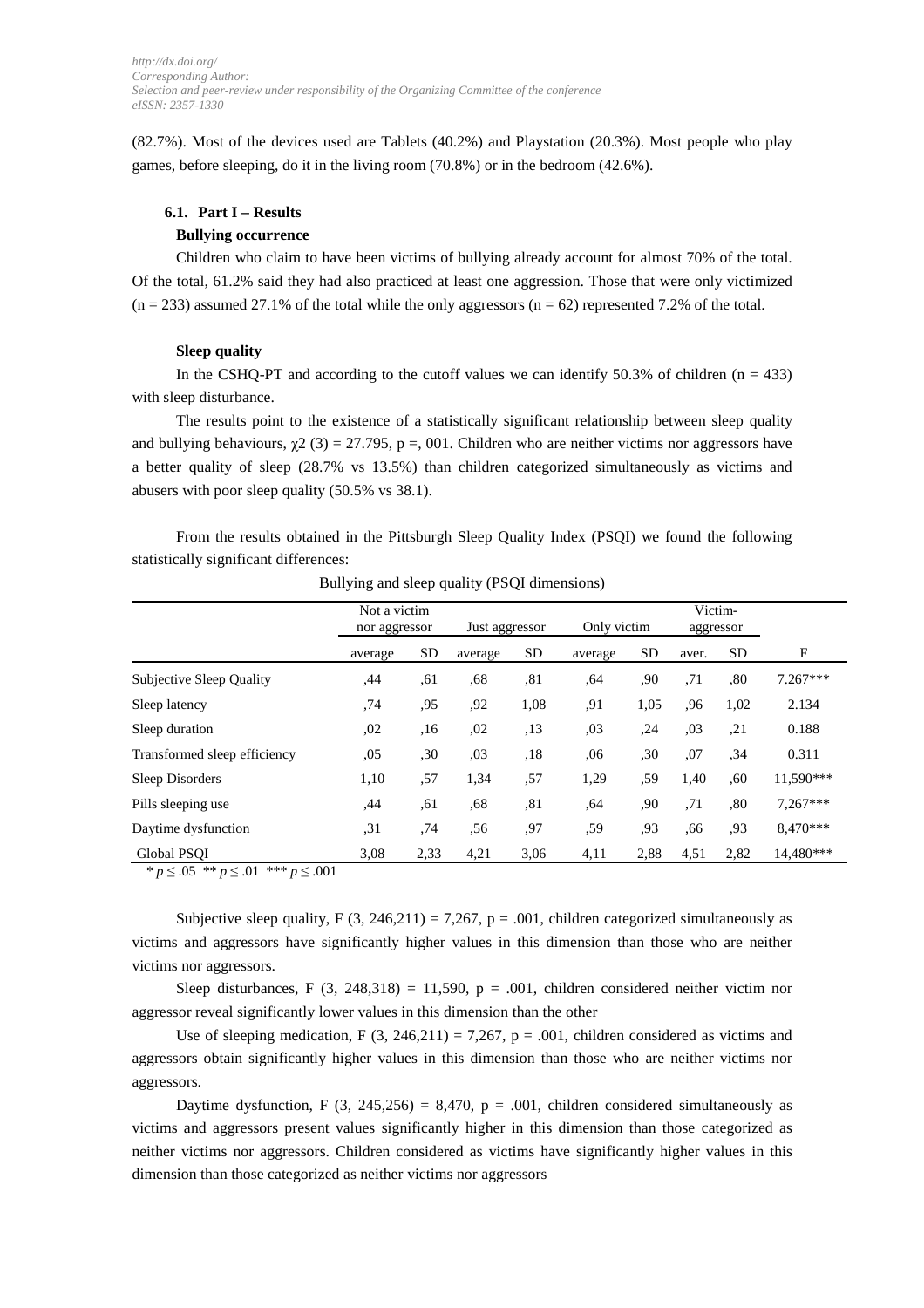Global PSQI, F  $(3, 243-816) = 14-480$ , p = .001, children categorized as neither victim nor aggressor score significantly lower than the rest.

#### **Sleep quality and use of electronic devices before bed**

We did not find statistically significant differences in quality and sleep disturbances as a result of watching television before bed.

Children who play games before bedtime have significantly higher values in the Global PSQI, t  $(858) = -2.467$ , p = .014; in the dimension Sleep latency, t  $(858) = -2.817$ , p = .005; Sleep Disorders, t  $(858) = -2.815$ , p = .005; Parasion, t  $(858) = -3.217$ , p = .001 and Sleep Respiratory Disturbance, t  $(858) =$  $-2.230$ ,  $p = .026$ .

Children who talk to the cell phone at bedtime have significantly higher values in the dimension Sleep disturbances, t  $(858) = -2.294$ , p = .023.

Children who listen to music before bedtime have significantly higher values in the Global PSQI, t  $(858) = -2.625$ , p = .009; in the dimension of Sleep Disorders, t  $(858) = -3.948$ , p = .001; in Daytime Dysfunction, t  $(858) = -3.037$ , p = .003; Total CSHQ, t  $(858) = -2.134$ , p = .034; Nighttime awakenings, t  $(858) = -2.344$ ,  $p = .020$  and in the Parasion dimension, t  $(858) = -3.329$ ,  $p = .001$ ..

The relationship between watching television before bedtime and bullying behaviors is not statistically significant,  $\gamma$ 2 (3) = 0.624, p = .89 such as the relationship between playing bedtime games and bullying behaviors is also not statistically significant,  $\chi^2$  (3) = 5,599, p = .133. The relationship between talking to the mobile phone before bedtime and bullying behaviors is not statistically significant,  $\chi$ 2 (3) = 2,842, p = .417.

The relationship between listening to music before bedtime and bullying behaviors is statistically significant,  $\chi^2$  (3) = 10,416, p = .015. There is a significantly higher proportion of children categorized simultaneously as neither victims nor abusers who do not usually listen to music before bed.

#### **6.2. Part II – Results**

72.8% school-aged children watch TV before bedtime and 43.1% play videogames frequently by using several electronic devices (parents identified the devices most used: tablets). Other activities were also verified before bedtime (Table 01).

| <b>Activities</b> | No(N) | $\frac{0}{0}$ | Yes $(N)$ | $\frac{0}{0}$ |
|-------------------|-------|---------------|-----------|---------------|
| <b>Television</b> |       | 27.5          |           | 72.5          |
| Videogames        | Οq    | 56.9          | 22        | 43.1          |
| Smartphone        | 46    | 90.2          |           | 9.8           |
| Listen to music   |       | 88.2          |           | 11.8          |

Table 01. Activities before bedtime: electronic devices use and frequency

Concerning the impact of the electronic devices before bedtime for the sleep quality (regarding the 8 subscales) the results showed to be significant for the negative correlation between videogames and the sleep onset  $(r = -0.430)$ . The correlation has maintained negative and statistically significant for the diurnal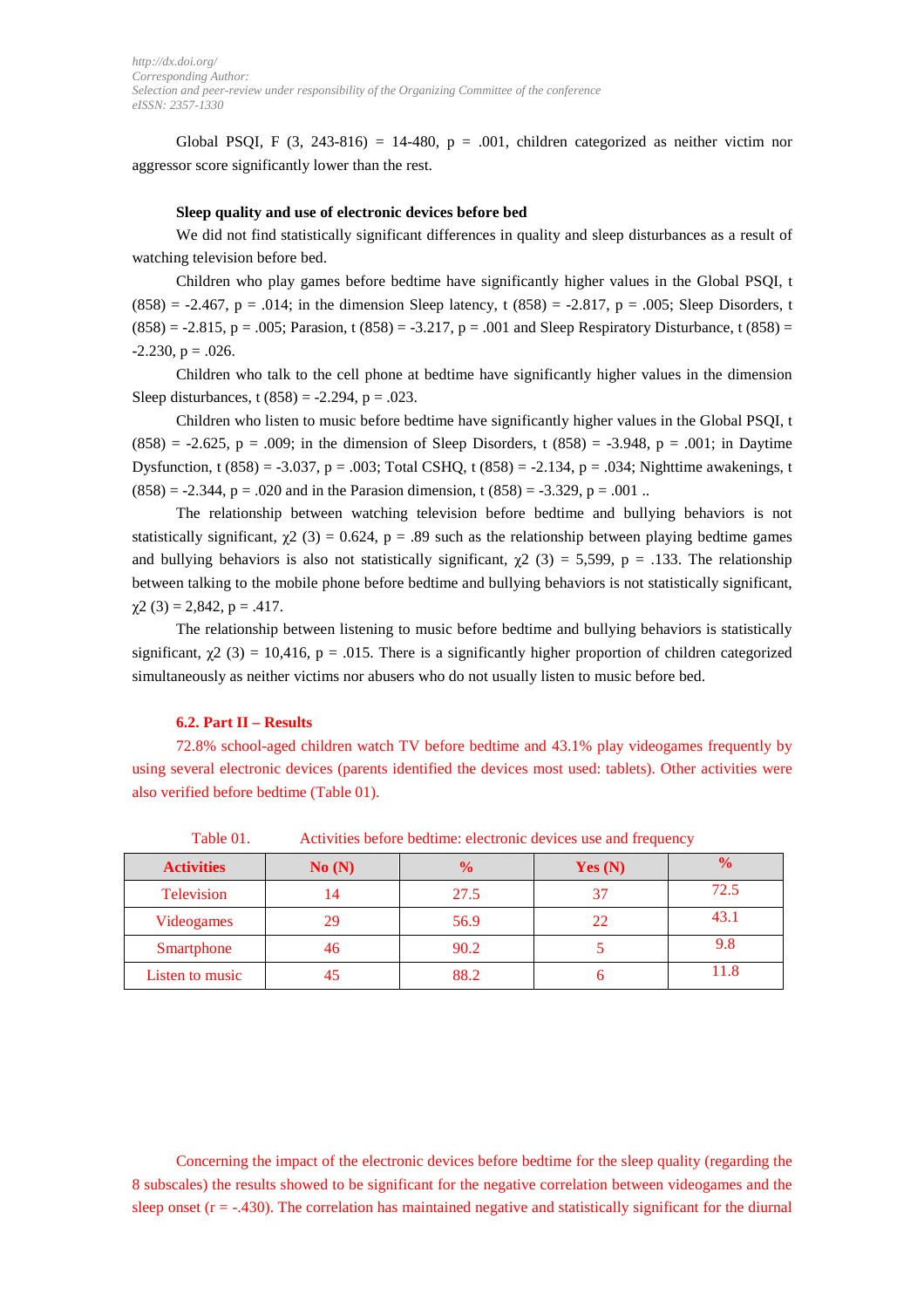somnolence (r = .399). High frequency of electronic devices use before bedtime is moderately related to negative consequences for sleep quality of young children.

### **7. Conclusion**

### ]Study 1

Playing video games before bedtime revealed to have a significant impact on general sleep and specifically on sleep latency, sleep disturbances, parasomnias in respiratory distress. These results are in agreement with the literature Mundy, Canterford, Olds, Allen, & Patton, (2016) related the activation caused by video games with difficulties to start sleep, poor sleep and poor quality of sleep in general and with changes behavioral.

Talking to the phone before bedtime significantly affects sleep in general and specifically in the level of sleep disturbances. This relationship is in line with the Van den Bulck study (2003).

Our results indicate that listening to music affects sleep in general and is particularly related to sleep disturbances, such as: daytime dysfunction, nocturnal awakenings and parasomnias. There are not many studies that relate listening to music to sleep quality, but Arora et al. (2014) found a relationship between listening to music before bed and a reduction of sleep during the weekdays and an onset of sleep about seven minutes longer. However, it is important to point out that the nature of the mechanisms that influence the relationship between listening to music and sleep is not yet fully understood.

No significant relationship was found between exposure to television and sleep quality. We also did not find a relationship between the use of television, games and mobile phones before bedtime and bullying behaviors. However, a significant relationship was found between listening to music before bed and bullying behavior. There is a higher proportion of children not involved in bullying who do not usually listen to music before bed (24.9% vs. 14.1%).

The results of our study confirm the negative influence of electronic devices on sleep quality and there is merely a relationship between listening to music and bullying behaviours. Our analyses indicate that victim-aggressors are the ones who experience the most sleep problems. In addition, we found that the use of electronic devices before bedtime has a negative impact on children's sleep, except for television.

### Study 2

The results answered to the research question of this study by examining the correlation between the sleep quality of school-aged children and the electronic devices use before bedtime. The collected data had confirmed the negative influence of the videogames use for the children' sleep quality, specifically concerning the sleep onset time and the diurnal somnolence. Our results are supported by previous evidence that concluded the negative impact of screen devices use by children before bedtime (Beyens & Nathanson, 2018; Brunborg et al., 2011; Cespedes et al., 2014; Gradisar et al., 2013; Higuchi et al., 2005; Hysing et al., 2015; LeBourgeois et al., 2017; Moorman & Harrison, 2018; Nathanson & Beyens, 2016; Oka et al., 2008; Parent et al., 2016; Weaver et al., 2010).

The sleep latency – period measured between the sleep onset and the REM sleep – was seriously affected by the high frequency of videogames near the bedtime of the Portuguese sample. This analysis revealed that high percentage of children has the daily habit of videogames in a period up to 30 minutes (52.2%) or during a 60 minutes' period (13.0%). Also the questionnaires administered allowed to understand that children are authorized by their parents to manage electronic devices use before bedtime and with full monitoring (timetables are established by the parents for the devices use). On the other hand,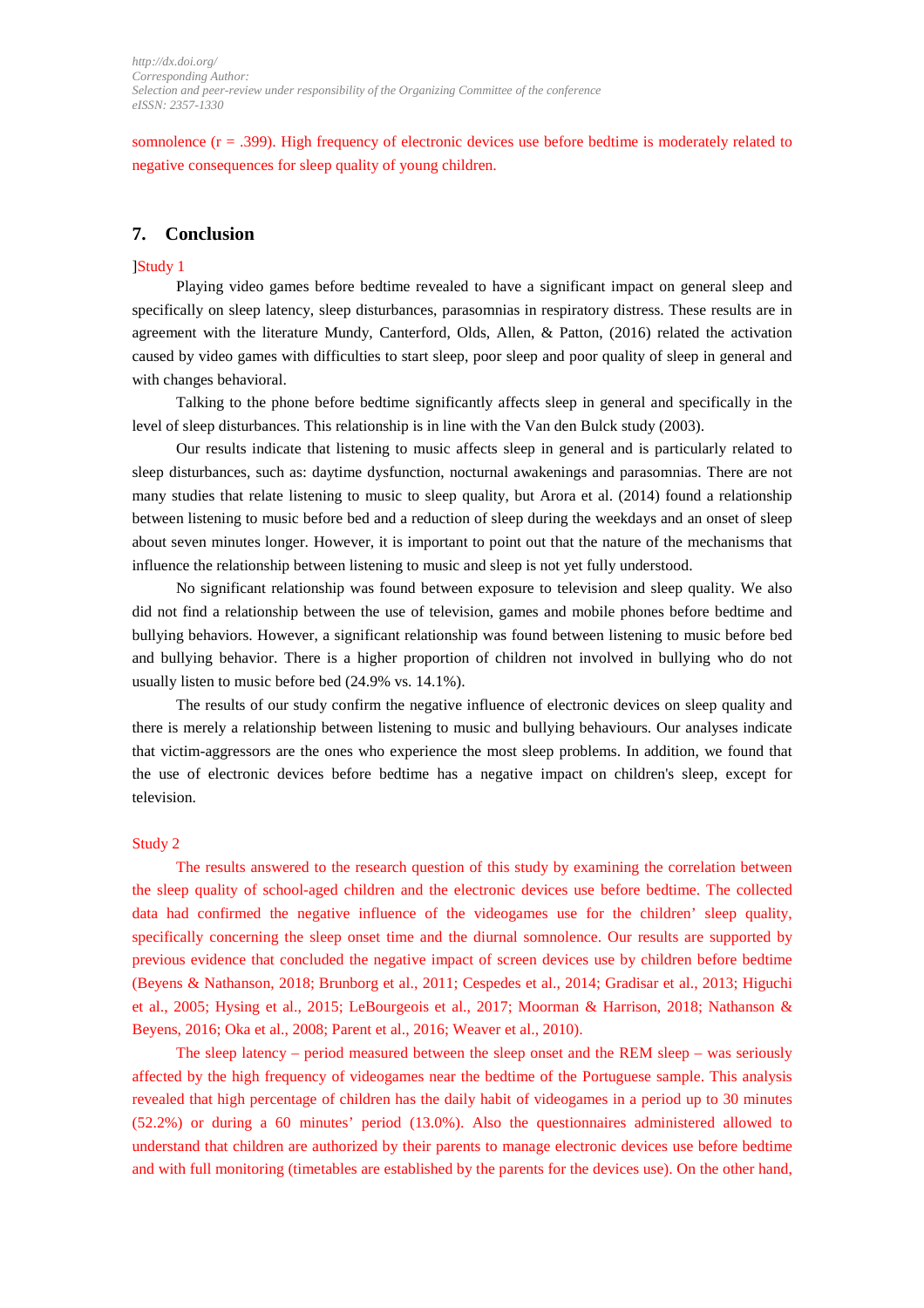the diurnal somnolence was observed in these children during their school schedules as reported in the sleep habits questionnaire.

In fact, the electronic devices use, mostly represented by the videogames, might generate the sleep loss and enable high vigil levels with the "dislocation" of the sleep onset of children (Arora et al., 2014). This behaviour will lead to a diminished sleep latency and consequently to the diurnal somnolence with impact for the academic and cognitive performance during the school tasks. This study should be replicated in similar populations (mainly regarding the school age) to examine how the electronic devices use (and respective schedules at home) may affect the sleep and the general development of humans. Parents should be aware about the revision of schedules for the videogames use and their duration and frequency.

### **Acknowledgments [if any]**

Universidade Autónoma de Lisboa, Psychology Research Centre (CIP/UAL).

This study was funded by national funds through FCT - Fundação para a Ciência e a Tecnologia as part the project CIP/UAL - Refª UID/PSI/04345/2016, Portugal.



# **References**

- American Psychological Association, (2015). *Children and electronic media: How much is too much?, APA.* Disponível em http://www.apa.org/pi/about/newsletter/2015/06/electronic-media.aspx
- Anderson, C. & Platten, C., R. (2011). Sleep deprivation lowers inhibition and enhances impulsivity to negative stimuli. *Behavioural Brain Research, 217*(2), 463-6. doi: 10.1016/j.bbr.2010.09.020.
- Arora, T.; Brogliac, E., Thomas, N. &Taheri, S. (2014). Associations between specific technologies and adolescent sleep quantity, sleep quality, and parasomnias. *Sleep Medicine, 15*(2), 240-247. doi.org/10.1016/j.sleep.2013.08.799
- Beebe, D. W. (2011). Cognitive, behavioral, and functional consequences of inadequate sleep in children and adolescents. *Pediatric Clinics of North America, 58*, 649-665. doi:10.1016/j.pcl.2011.03.002
- Bertolazi, A. N. (2008). *Tradução, adaptação cultural e validação de dois instrumentos de avaliação do sono: Escala de sonolência de Epworth e Índice de Qualidade de Sono de Pittsburgh* (Dissertação de Mestrado, Universidade Federal do Rio Grande do Sul, Faculdade de Medicina). Retirado de http://www.lume.ufrgs.br/bitstream/handle/10183/14041/000653543.pdf
- Beyens, I., & Nathanson, A. I., (2018). Electronic Media Use and Sleep Among Preschoolers: Evidence for Time-Shifted and Less Consolidated Sleep. *Health Communication*, 1-8. doi: 10.1080/10410236.2017.1422102
- Biggs, S. N., Vlahandonis, A., Anderson, V., Bourke, R., Nixon, G. M., Davey, M. J., & Horne, R. S. C. (2014). Long-term changes in neurocognition and behavior following treatment of sleep disordered breathing in school-aged children. *Sleep, 37*, 77-84. doi:10.5665/sleep.3312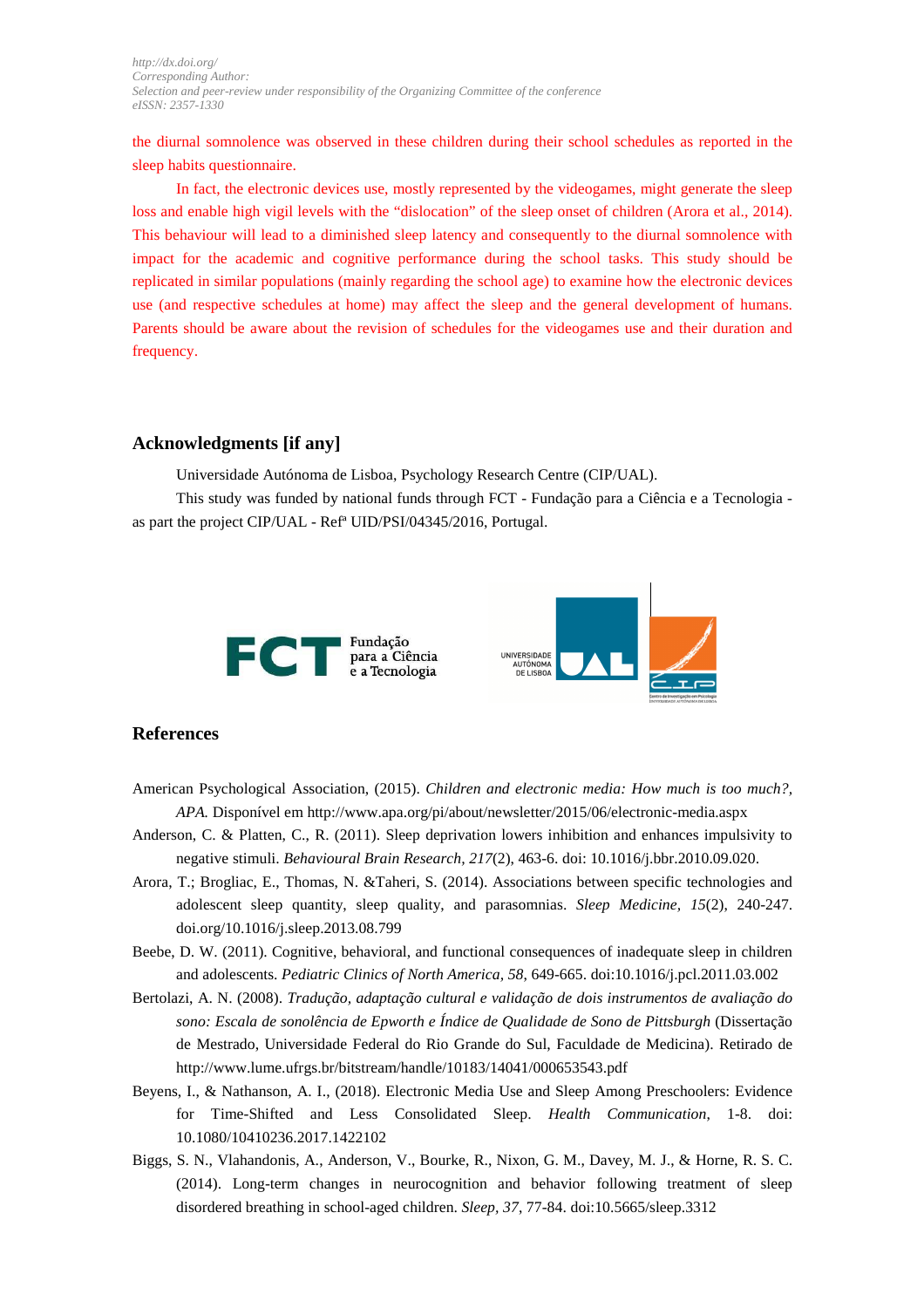- Blunden, S., & Chervin, D. (2008). Sleep problems are associated with poor outcomes in remedial teaching programmes: A preliminary study. *Journal of Paediatrics and Child Health*, 44, 237–242. doi: 10.1111/j.1440- 1754.2007.01237.
- Buysse, D., Reynolds, C. Monk, T., Berman, S. & Kupfer, D. (1989). The Pittsburgh Sleep Quality Index: a new instrument for psychiatric practice and research. *Psychiatry Research*, 28, 193-213.
- Cain, N., & Gradisar, M. (2010). Electronic media use and sleep in school-aged children and adolescents: A review. *Sleep Medicine, 11*(8), 735-742. doi: 10.1016/j.sleep.2010.02.006
- Calamaro, C. J., Mason, T. B., & Ratcliffe, S. J. (2009). Adolescents living the 24/7 lifestyle: effects of caffeine and technology on sleep duration and daytime functioning. *Pediatrics, 123*(6), 1005-1010. doi: 10.1542/peds.2008-3641
- Cespedes, E. M., Gillman, M. W., Kleinman, K., Rifas-Shiman, S. L., Redline, S., & Taveras, E. M. (2014). Television viewing, bedroom television, and sleep duration from infancy to midchildhood. *Pediatrics, 133*(5), 1163-1171, doi: 10.1542/peds.2013-3998
- Cías, J., Zuaznábar, L., & López, C. (2006). Apnea del sueño en niños y adolescentes. *Revista Habanera De Ciencias Médicas*, 5(4). Retirado de http://www.redalyc.org/articulo.oa?id=180420141006
- Cross, D., Lester, L., & Barnes, A. (2015). A longitudinal study of the social and emotional predictors and consequences of cyber and traditional bullying victimization. *International Journal of Public Health, 60*, 207-217. doi:10.1007/s00038-015-0655-1
- Dewald, F., Meijer, A., Oort, O., Kerkhof, G., & Bogels, S. (2010). The influence of sleep quality, sleep duration and sleepiness on school performance in children and adolescents: A meta-analytic review. *Sleep Medicine Reviews, 14*(3), 179–189. doi:10.1016/j.smrv.2009.10.004
- Do, Y. K., Shin, E., Bautista, M. A., & Foo, K. (2013). The associations between self-reported sleep duration and adolescent health outcomes: What is the role of time spent on Internet use? *Sleep Medicine, 14*, 195-200. doi:10.1016/j.sleep.2012.09.004
- Ferguson, C. & Olson; C. (2014). Video Game Violence Use Among "Vulnerable" Populations: The Impact of Violent Games on Delinquency and Bullying Among Children with Clinically Elevated Depression or Attention Deficit Symptoms. *Journal of Youth and Adolescence, 43*(1), 127–13
- Fernandes, R. (2006). O sono normal. *Medicina (Ribeirão Preto), 39*(2), 157-168. doi:10.11606/issn.2176-7262.v39i2p157-168
- Falbe, J., Davison, K., Franckle, R., & Ganter, C. (2018). Sleep Duration, Restfulness, and Screens in the Sleep Environment. *Pediatrics*, *135*(2), 1-10. doi: 10.1542/peds.2014-2306
- Genuneit, J., Brockmann, P. E., Schlarb, A. A., & Rothenbacher, D. (2018). Media consumption and sleep quality in early childhood: results from the Ulm SPATZ. *Health Study, 45*, 7-10.
- Gomes, M., A., Ferreira, E., Silva, B. & Castro Caldas, A. (2017). Relation Between Bullying Behaviors and Sleep Quality in School Age children. *The European Proceedings of Social & Behavioural Sciences,* Ep SBS, 2357-1330. doi: 10.15405/epsbs.2017.10.83
- Gomes, M., A., Figueiredo, S., Rocha, C., Ferreira, E., Silva, B., Castro Caldas, A. (2017). Sleep quality and chronotype of portuguese school-aged children. *The European Proceedings of Social & Behavioural Sciences*, Ep SBS, 2357-1330. doi: 10.15405/epsbs.2017.11.1
- Higuchi, S., Motohashi, Y., & Yang, L., & Maeda, A. (2005). Effects of playing a computer game using a bright display on presleep physiological variables, sleep latency, slow wave sleep and REM sleep. *Journal of Sleep Research, 14*(3), 26773. doi: 10.1111/j.1365-2869.2005.00463.
- Hinkley, T., Timperio, A., Salmon, J., & Hesketh, K. (2017). Does preschool physical activity and electronic media use predict later social and emotional skill at 6 to 8 years? A cohort study. *Journal of Physical Activity and Health, 14*, 308-316. doi:10.1123/jpah.2015-0700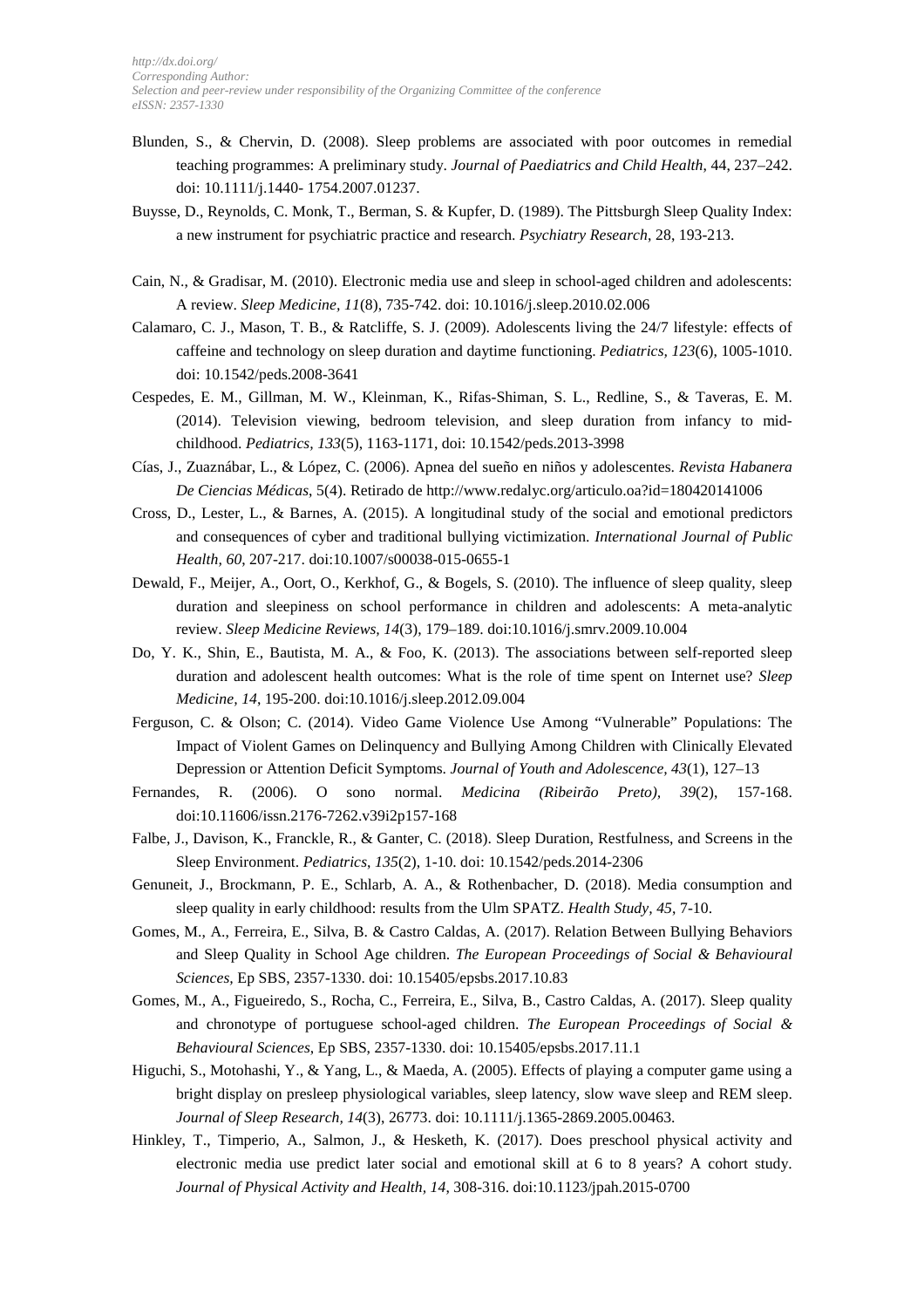- Kostyrka $\Box$ Allchorne, K., Nicholas, R. & Cooper A. (2017). Touchscreen generation: children's current media use, parental supervision methods and attitudes towards contemporary media. *Acta Paediatrica, 106*(4) 654-662. doi.org/10.1111/apa.13707
- Kubiszewski, V., Fontaine, R., Potard, C., & Gimenes, G. (2014). Bullying, sleep/wake patterns and subjective sleep disorders: Findings from a cross-sectional survey. *Chronobiology International*, *31,* 542-553. doi:10.3109/07420528.2013.877475
- Hysing, M., Pallesen, S., Stormark, K. M., Jakobsen, R., Lundervold, A. J., & Sivertsen, B., (2015). Sleep and use of electronic devices in adolescence: results from a large population-based study. *BMJ Open, 5*(1). doi: 10.1136/bmjopen-2014-006748
- Kevitiyagala, D., Finlay, F., & Baverstock, A. (2011). Question1.What is the impact of computer games on sleepin children? *Arch Dis Children, 96*(9), 894-5. doi:10.1136/archdischild-2011-300409
- Lauricella, A. R., Wartella, E., & Rideout, V. J. (2015). Young children's screen time: The complex role of parent and child factors. *Journal of Applied Developmental Psychology, 36,* 11-17. doi:10.1016/j.appdev.2014.12.001
- LeBourgeois, M. K., Hale, L., Chang, A-M., Akacem, L. D., Montgomery-Downs, H. E., & Buxton, O. M. (2017). Digital Media and Sleep in Childhood and Adolescence. *Pediatrics, 140*(2), 92-96. doi: 10.1542/peds.2016-1758J
- Mattos, E., Silvares, R., Ferreira, R., & Pires, M. L. (2014). Relação entre sintomas de insónia em crianças e problemas comportamentais avaliados pelo Child Behavior Checklist (CBCL). *Psychologica*, *57*(1), 77-94.doi: http://dx.doi.org/10.14195/1647-8606\_57\_1\_5
- Matricciani, L., Yu Sun, B., Lallukka, T., Kronholm, E., Wake, M., Paquet, C., Dumuid, D. & Olds, T. (2018). Rethinking the sleep-health. *Sleep Health*, *4*(4), 339-348. doi.org/10.1016/j.sleh.2018.05.004
- Milani, L., Camisasca. E. & Caravita, S. (2015). *Violent Video Games and Children's Aggressive Behaviors. SAGE* and Open Access page (https://us.sagepub.com/en-us/nam/open-access-at-sage)
- Molfese, D., Ivanenko, A., Fonaryova Key, A., Roman, A., Molfese, V., O'Brien, L. & Hudac, C. (2013). A onehour sleep restriction impacts brain processing in young children across tasks: evidence from event-related potentials. *Developmental Neuropsychology*, *38*(5), 317–336. doi: 10.1080/87565641.2013.799169
- Moorman, J. D., & Harrison, K. (2018) Beyond Access and Exposure: Implications of Sneaky Media Use for Preschoolers' Sleep Behavior. *Health Communication.* 1-8. doi: 10.1080/10410236.2017.1422103
- Mundy, L. K., Canterford, L., Olds, T., Allen, N. B., & Patton, G. C. (2016). The association between electronic media and emotional and behavioral problems in late childhood. *Academic Pediatrics, 17*, 620-624. doi:10.1016/j.acap.2016.12.014
- Muñoz-Quintero, A. & Bianchi, S. (2017). Hábitos de sueño, desempeño académico y comportamiento en niños de básica primaria. *Pensando Psicología*, *13*(21). doi: http://dx.doi.org/10.16925/pe.v13i21.1710
- Novelli, L. & Bruni, O. (2015). Sleep in Children with Neurodevelopmental Disabilities. *Neuropediatrics 46,*199–210. doi http://dx.doi.org/10.1055/s-0035-1550151.
- O´Brien, L. M., Lucas, N. H., Felt, B. T., Hoban, T. F., Ruzicka, D. L., Jordan, R. & Chervin, R. D. (2011). Aggressive behavior, bullying, snoring, and sleepiness in schoolchildren. *Sleep Medicine, 12*, 652-658. doi:http://dx.doi:.org/10.1016/j.sleep.2010.11.012
- Oka, Y., Suzuki, S. & Inoue, Y. (2008). Bedtime activities, sleep environment, and sleep/wake patterns of Japanese elementary school children. *Behavioral Sleep Medicine*, *6*, 220–233. doi: 10.1080/15402000802371338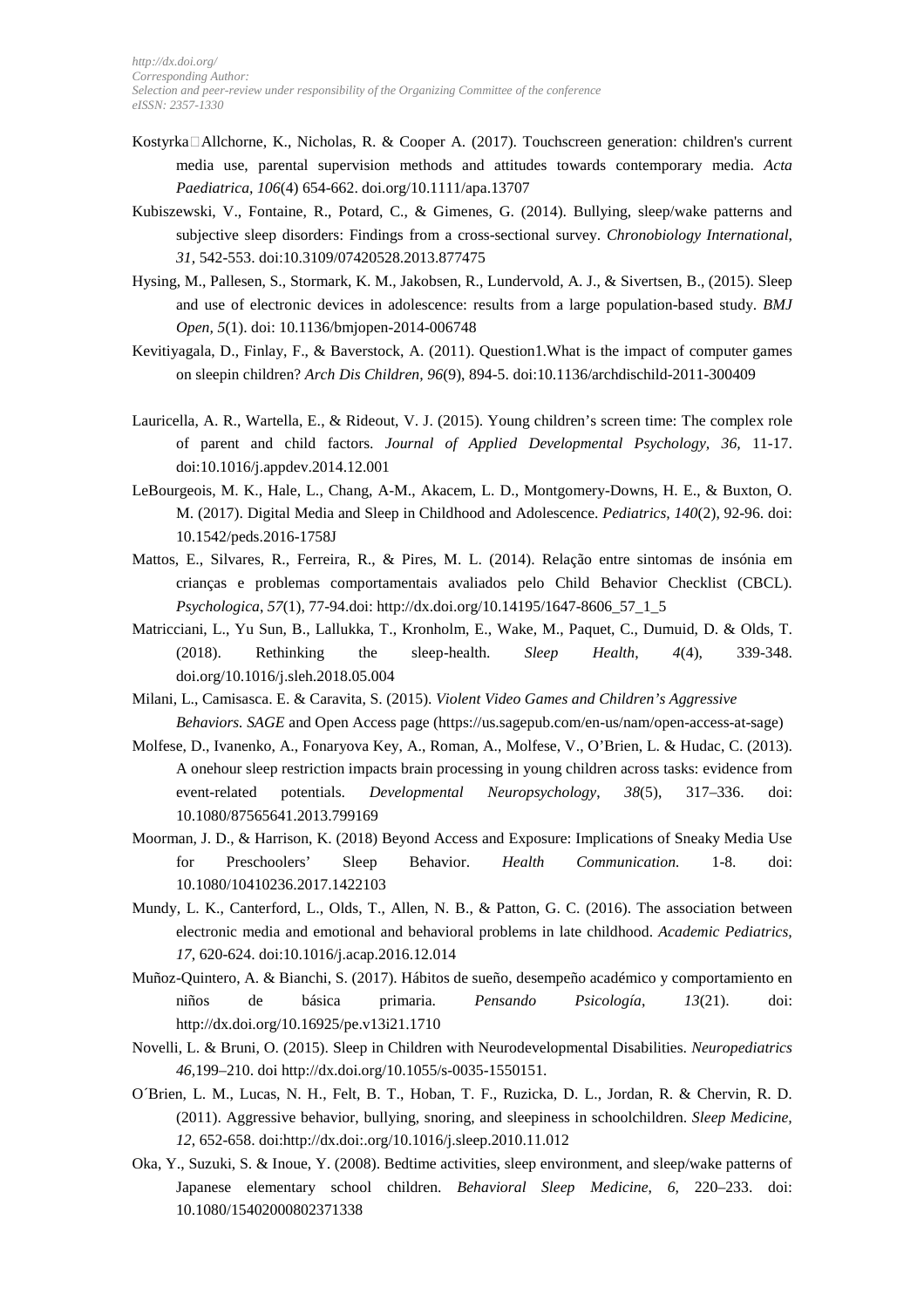- Owens, J., Chervin, R., & Hoppin, A. (2017). *Behavioral sleep problems in children. UpToDate*. Retirado de http://www.uptodate.com/contents/behavioral-sleep-problems-in-children
- Owens, J. A., Spirito, A. & McGuinn, M. (2000). The Children's Sleep Habits Questionnaire (CSHQ): Psychometric Properties of A Survey Instrument for SchoolAged Children. *Sleep, 23*(8), 1043- 1051. Retirado de: https://depts.washington.edu/dbpeds/Screening%20Tools/CSHQ%20article.pdf
- Paavonen, E., Pennonem, M., Roine, M., Valkonen, S., & Lahikainen, A. (2006). TV exposure associated with sleep disturbances in 5- to 6-year-old children. *Journal of Sleep Research, 15*(2), 154-161. doi:10.1111/j.1365-2869.2006.00525.x
- Palmer, C. A., & Alfano, C. A. (2017). Sleep and emotion regulation: An organizing integrative review. *Sleep Medicine Reviews, 31*, 6-16. doi:10.1016/j.smrv.2015.12.006
- Paquin, S., Cassoff, J., Irving, R., Lane, E., Yung, R., & Gruber, R. (2014). 35: Availability and Use of Electronic Media is Associated with Shorter Sleep Duration and Poorer Sleep Quality in School-Aged Children. *Paediatrics & Child Health, 19*(6), 1-48.
- Parchão, C. M. C. (2011). *Padrões de sono em crianças com hiperatividade/défice de atenção: estudo numa amostra clínica* (Dissertação de Mestrado, Universidade de Aveiro). Retirado de http://ria.ua.pt/bitstream/10773/7513/1/243961.pdf
- Parent, J., Sanders, W. & Forehand, R. (2016). Youth Screen Time and Behavioral Health Problems: The Role of Sleep Duration and Disturbances. *Journal of Developmental & Behavioral Pediatrics, 37*(4), 277-284. doi: 10.1097/DBP.0000000000000272
- Ravid, S., Afek, I., Suraiya, S., Shahar, E. & Pillar, G. (2009). Kindergarten children's failure to qualify for first grade could result from sleep disturbances. *Journal of Child Neurology, 24*(7), 816-822. doi: 10.1177/0883073808330766
- Ribeiro, T., & Ito, F. (2010). De olhos bem abertos. Psiquê Ciência & Vida, 5(51), 22-27.
- Sadeh, A., Gruber, R. & Raviv, A. (2003). The effects of sleep restriction and extension on school-age children: what a difference an hour makes. *Child Development*, *74*(2), 444-455. doi: 10.1111/1467-8624.7402008
- Santos, M., Barbosa, D., & Felden, E. (2015). Hábitos e problemas relacionados ao sono em crianças dos seis aos dez anos. *Salusvita, 34*(2), 205-218.
- Seixas, M. (2009). Avaliação na qualidade do sono na adolescência: Implicações para a saúde física e mental (Dissertação de Mestrado em Psicologia Clínica e da Saúde, Universidade Fernando Pessoa, Porto).
- Seo, K., Yang, K. & Hong, S. (2017). Late use of electronic media and its association with sleep, depression, and suicidality among Korean adolescents. *Sleep Medicine*, *29,* 76-80. doi: 10.1016/j.sleep.2016.06.022
- Silva, F., Silva, C., Braga, L. & Neto, A. (2014). Questionário de Hábitos de Sono das Crianças em Português - validação e comparação transcultural. *Jornal de Pediatria*. *90*(1) .doi.org/10.1016/j.jped.2013.06.009
- Valle, L., Valle, E., & Reimão, R. (2017). Sono e aprendizagem. *Psicopedagogia, 27*(80). Retirado de http://www.revistapsicopedagogia.com.br/detalhes/256/sono-e-aprendizagem
- Van der Helm, M., Gujar, N., Matthew, M., & Walker, P. (2010). *Sleep*, *33*(3), 335–342, doi.org/10.1093/sleep/33.3.335.
- Vriend, J. L., Davidson, F. D., Corkum, P. V., Rusak, B., McLaughlin, E. N., & Chambers, C. T. (2012). Sleep quantity and quality in relation to daytime functioning in children. *Children's Health Care, 41*, 204-222. doi:10.1080/02739615.2012.685039